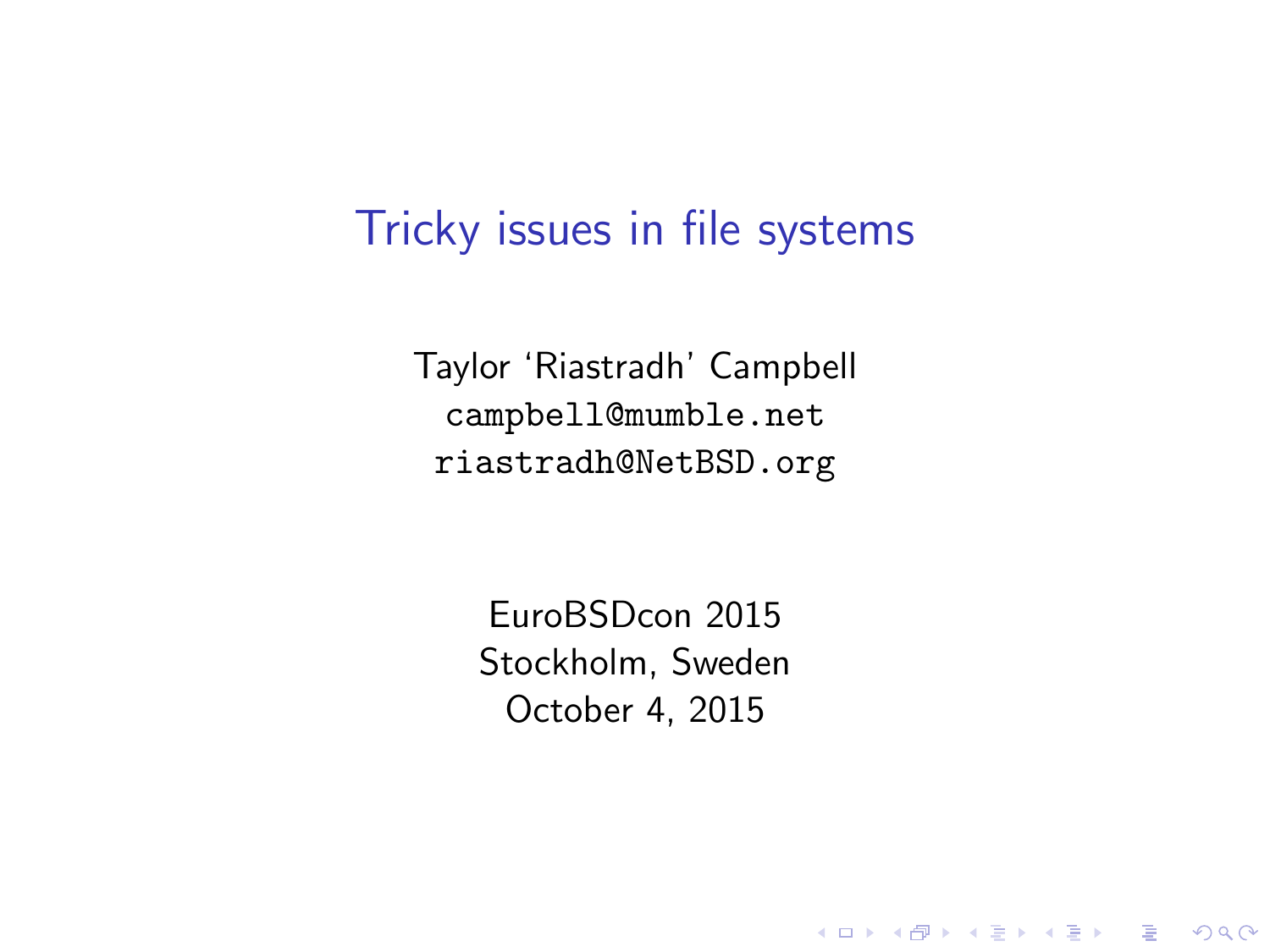#### What is a file system?

 $\triangleright$  Standard Unix concept: hierarchy of directories, regular files, device nodes, fifos, sockets.

- $\blacktriangleright$  Unified API: file descriptors.
- $\blacktriangleright$  Traditionally unified storage: inodes.
- $\triangleright$  Directories are sometimes 'different': contain metadata pointers.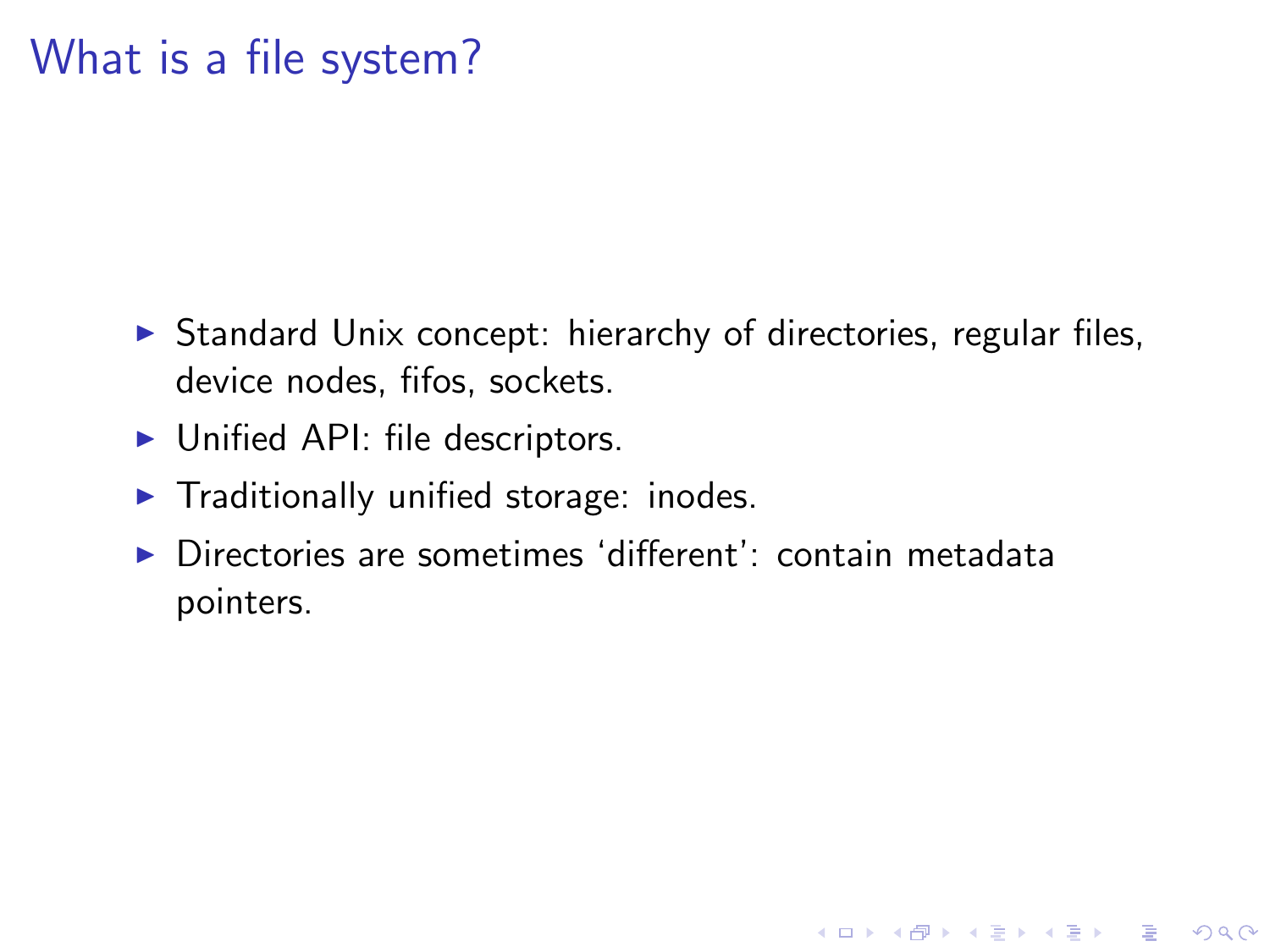#### File system operations

- $\triangleright$  creat (open)
- $\blacktriangleright$  unlink
- $\blacktriangleright$  link
- $\blacktriangleright$  rename
- $\blacktriangleright$  mkdir, rmdir
- $\blacktriangleright$  read, write, fsync
- $\blacktriangleright$  (mkfifo, symlink, readdir, &c.)

**K ロ ▶ K @ ▶ K 할 X X 할 X → 할 X → 9 Q Q ^**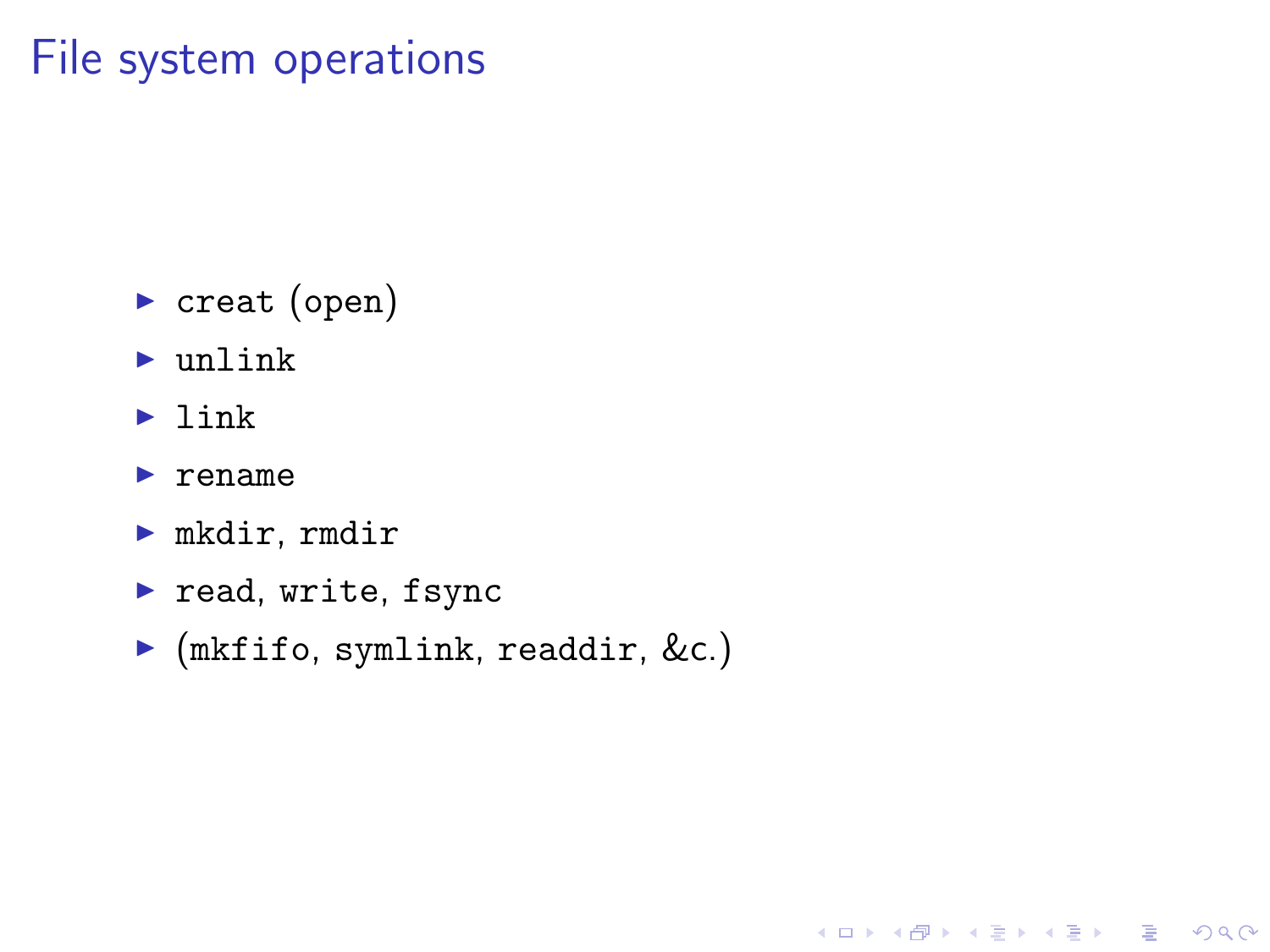## Reliability properties

#### $\triangleright$  ACID

- $\blacktriangleright$  Atomicity
- $\triangleright$  Consistency
- $\blacktriangleright$  Isolation
- $\blacktriangleright$  Durability

 $\triangleright$  No transactions: only individual operations.

K ロ ▶ K @ ▶ K 할 > K 할 > 1 할 > 1 이익어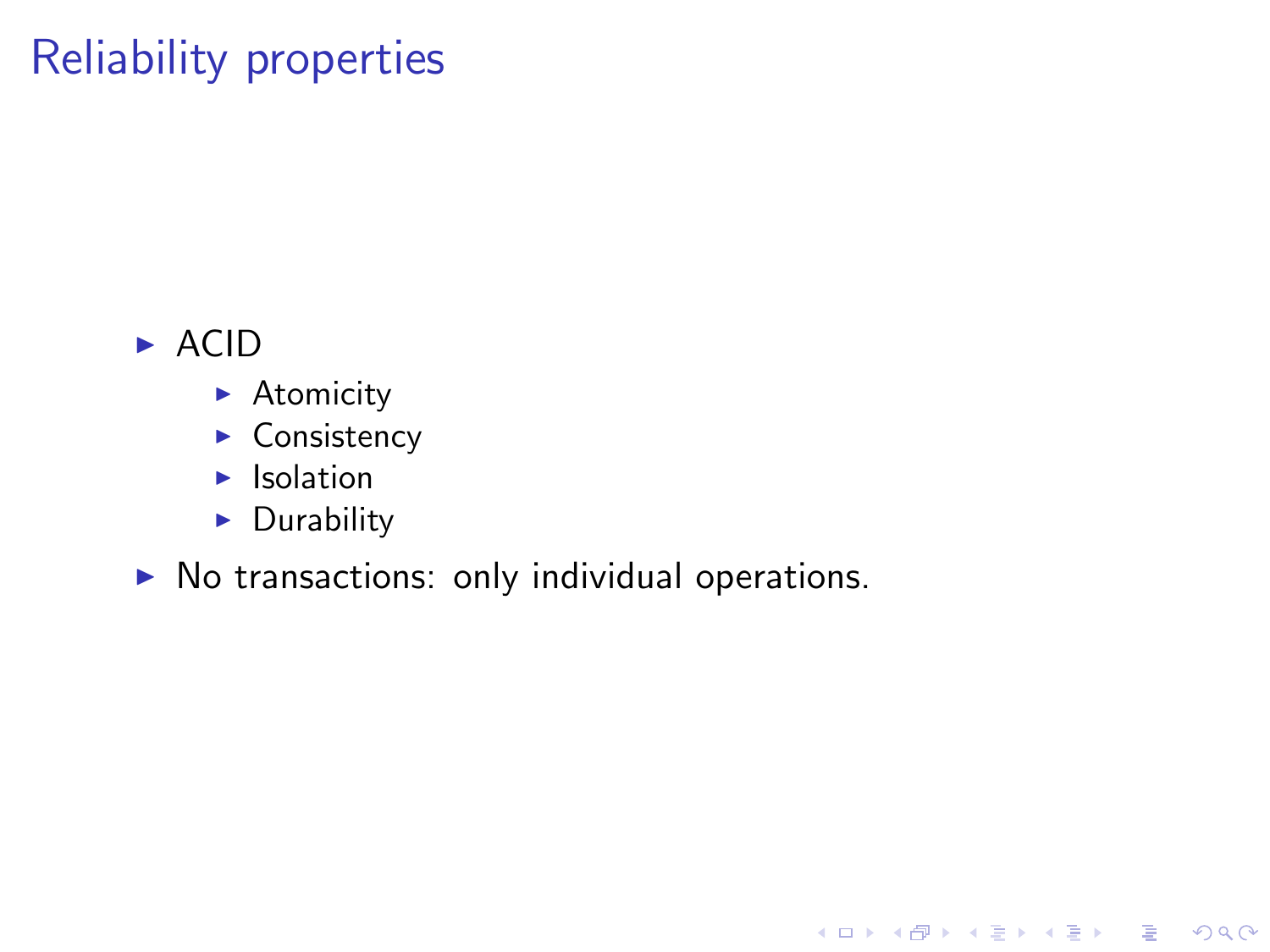#### **Atomicity**

- $\triangleright$  Operation either happens all at once, or not at all.
- $\triangleright$  Crash in middle will not leave half-finished operation.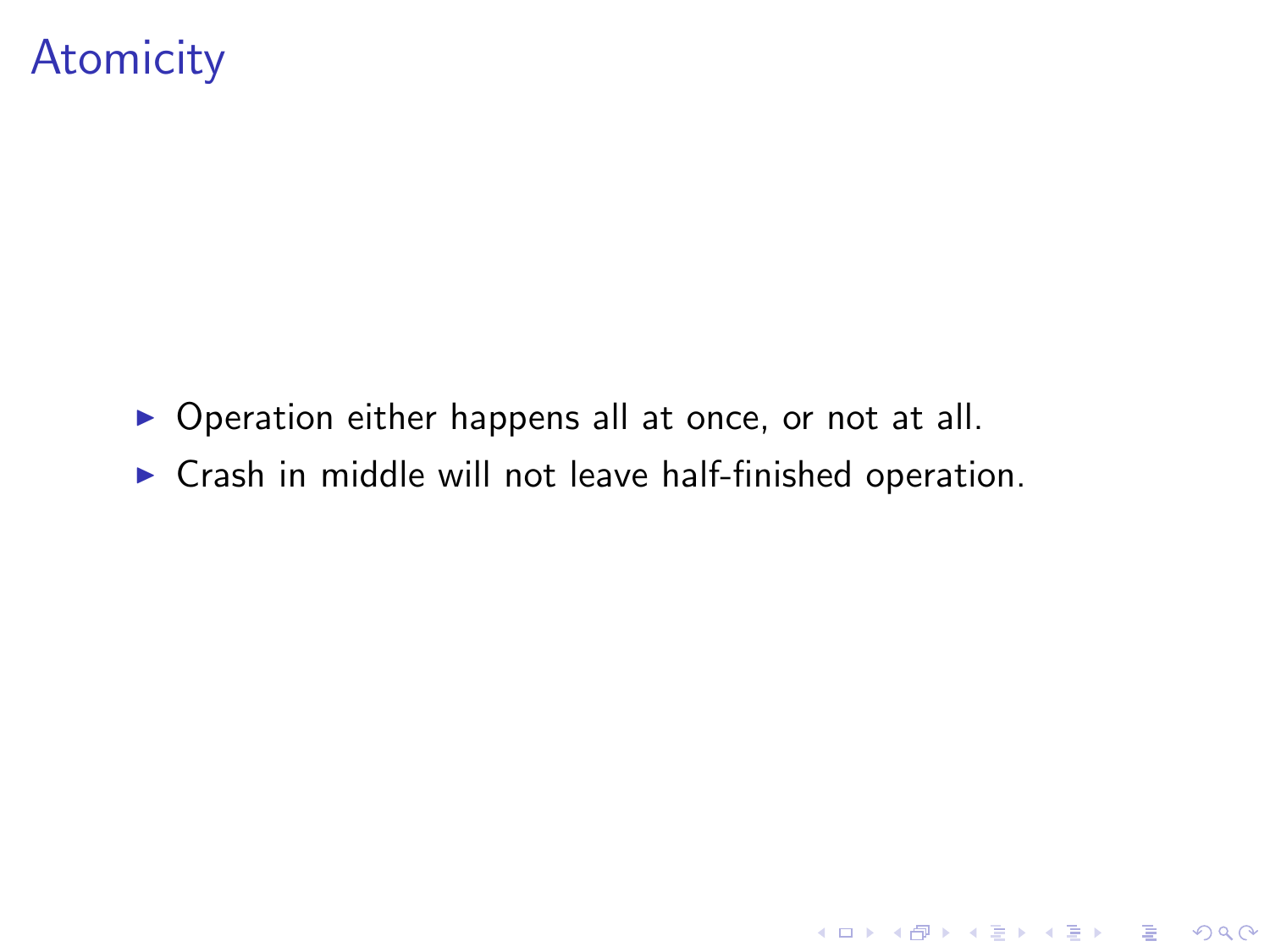#### Atomicity: rename

#### rename (old, new) acts as if

K ロ ▶ K @ ▶ K 할 ▶ K 할 ▶ | 할 | © 9 Q @

- $\blacktriangleright$  unlink(new)
- $\blacktriangleright$  link(old, new)
- $\blacktriangleright$  unlink(old)
- $\blacktriangleright$  ... but atomic.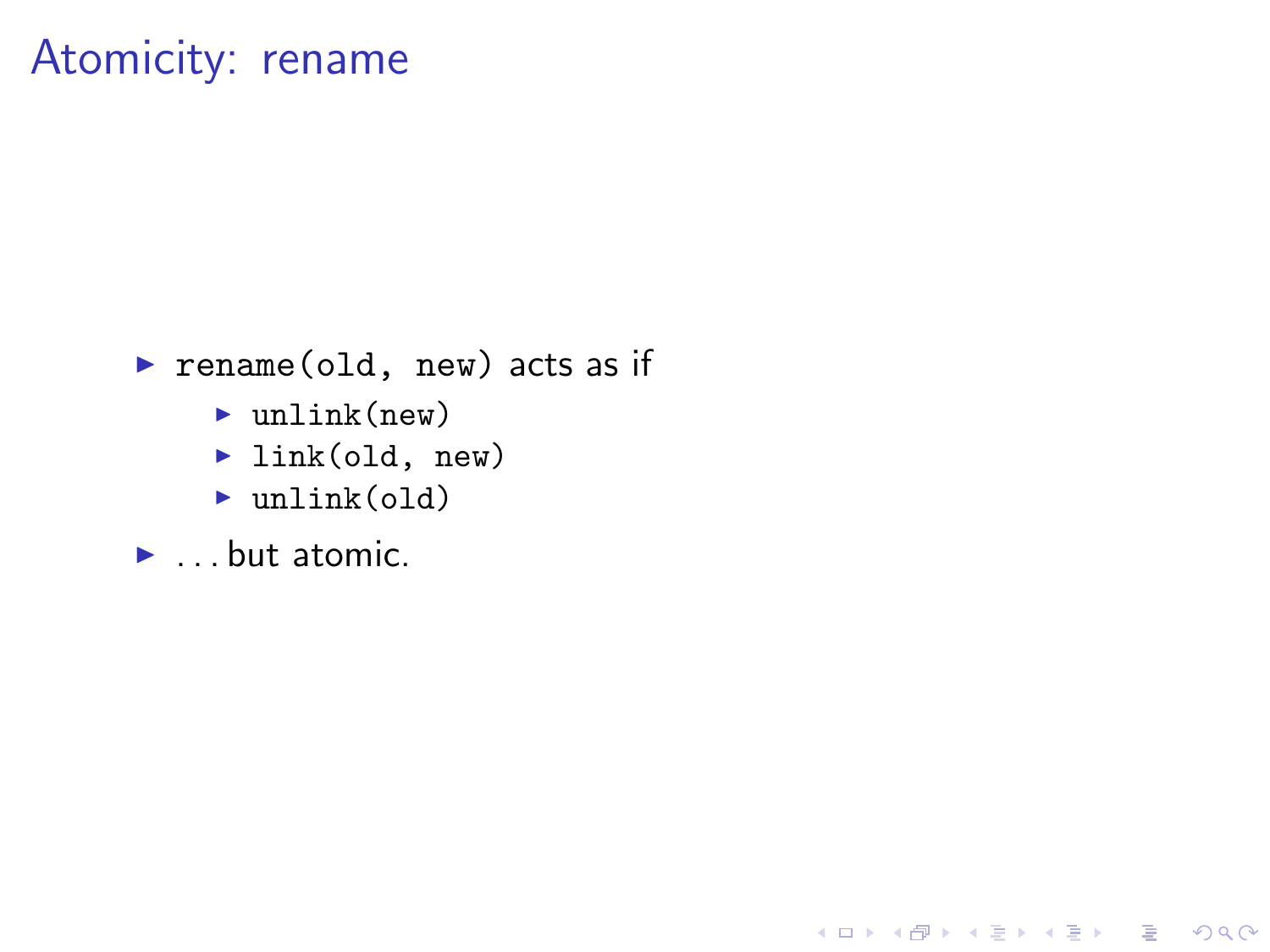## **Consistency**

 $\blacktriangleright$  All operations preserve consistent disk state.

K ロ ▶ K @ ▶ K 할 ▶ K 할 ▶ | 할 | ⊙Q @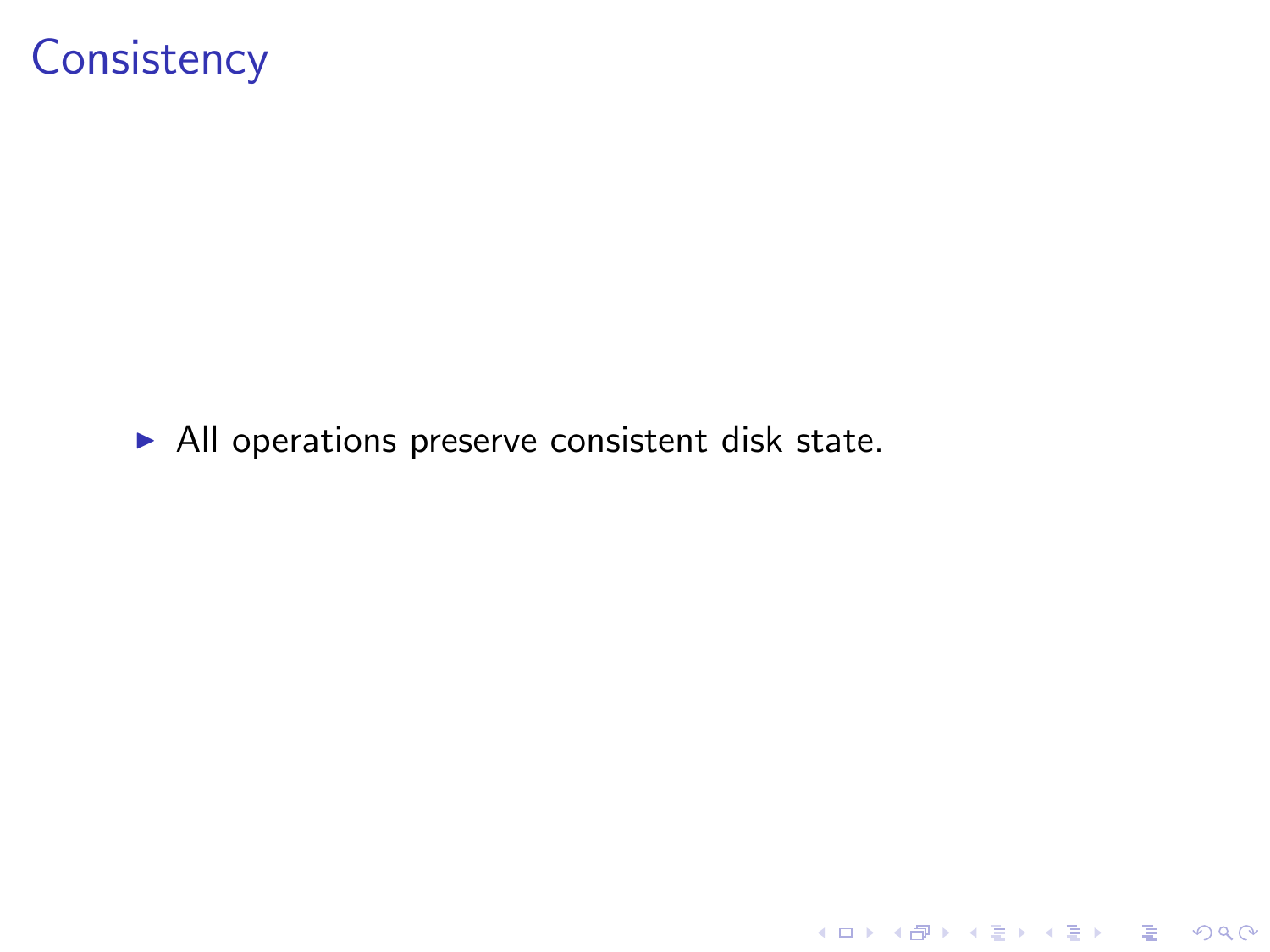#### Isolation

- $\blacktriangleright$  If process A does rename:
	- $\blacktriangleright$  unlink("bar")
	- $\blacktriangleright$  link("foo", "bar")
	- $\blacktriangleright$  unlink("foo")
- $\triangleright$  ... then process B won't see two links at foo and bar in the middle.

K ロ ▶ K @ ▶ K 할 > K 할 > 1 할 > 1 이익어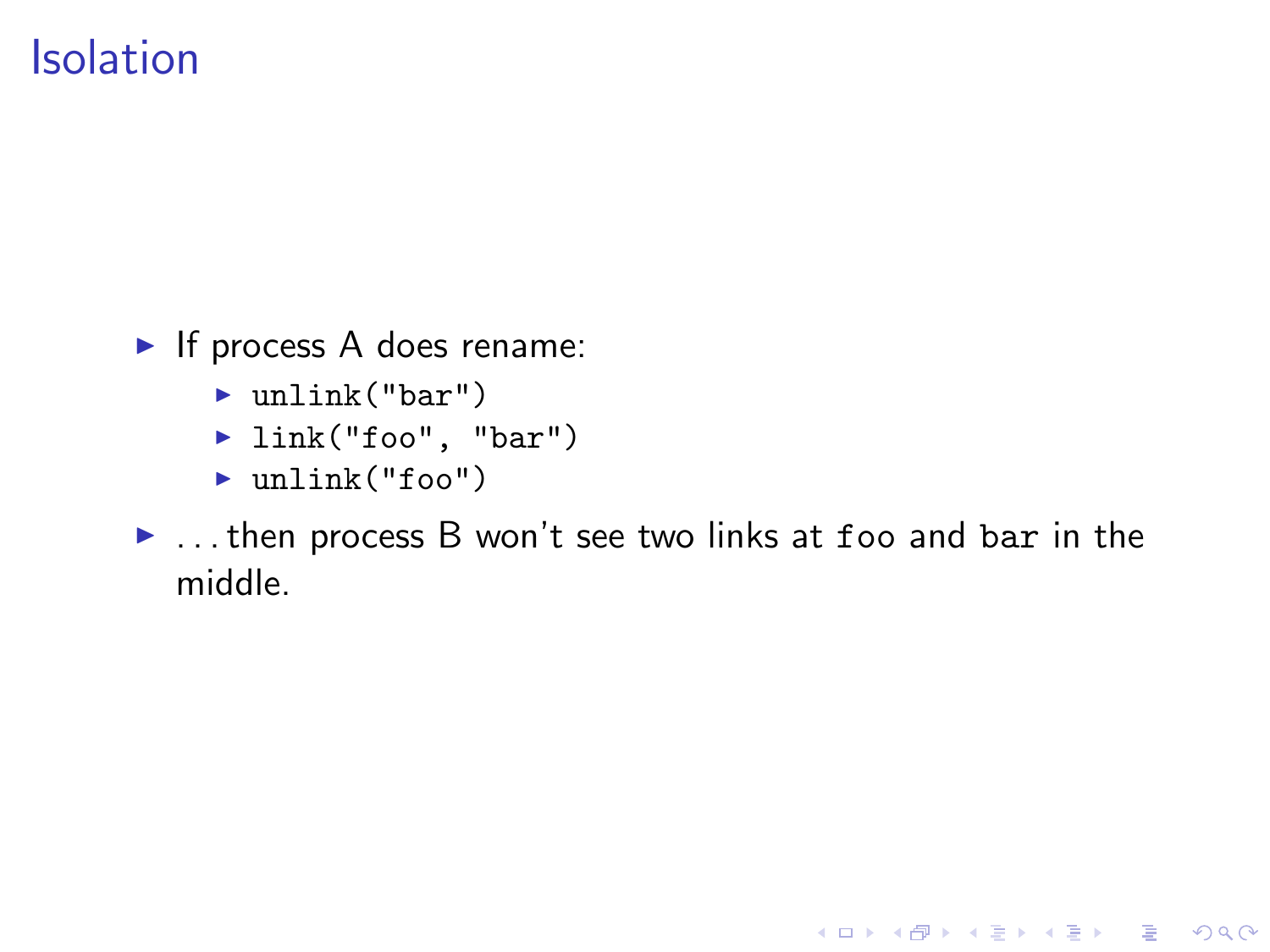## **Durability**

 $\triangleright$  When the sync program returns, whatever file system operations you performed will stay on disk.

K ロ ▶ K @ ▶ K 할 ▶ K 할 ▶ | 할 | © 9 Q @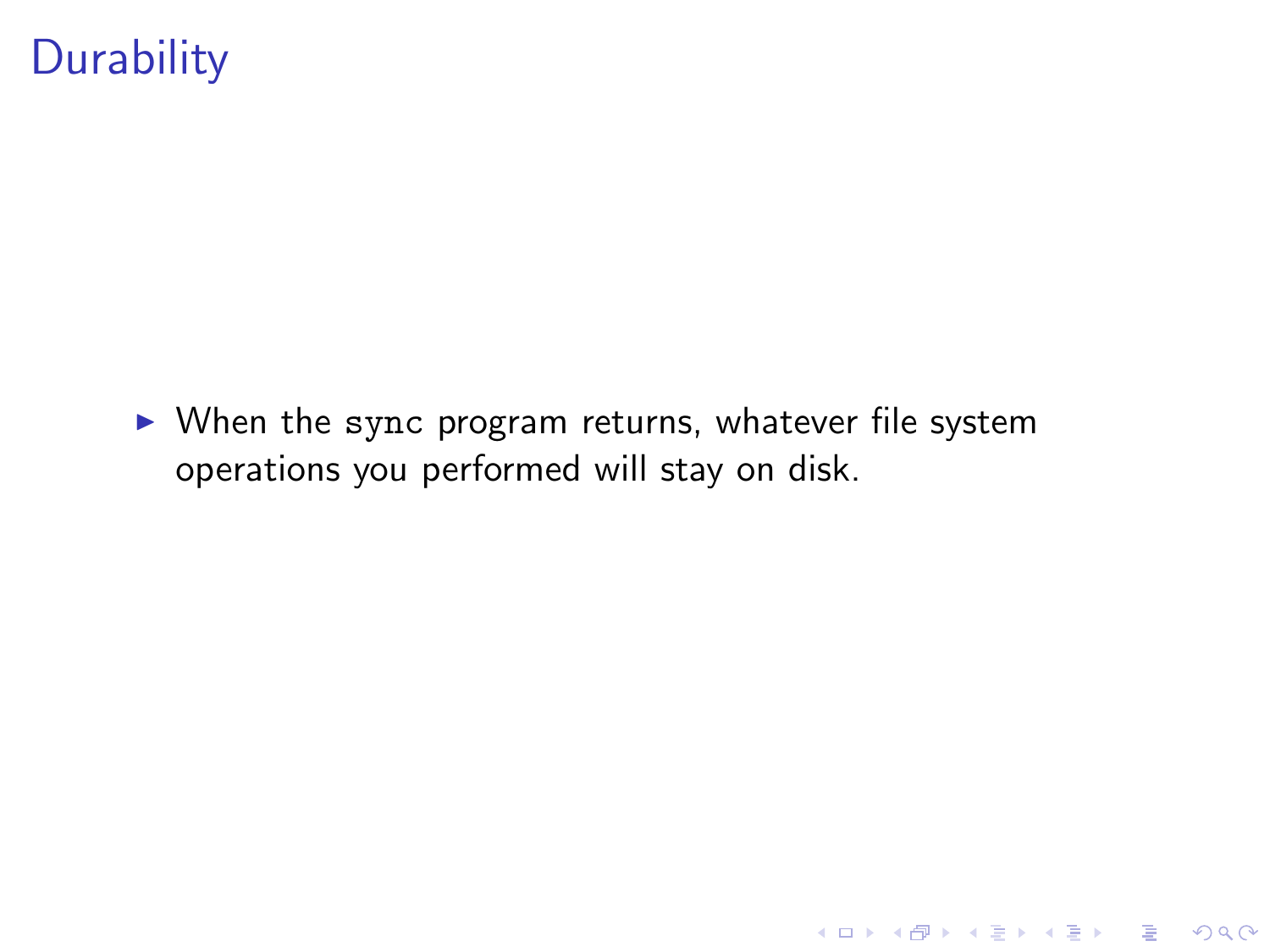#### File system states

- $\blacktriangleright$  File system has one of three states:
	- $\blacktriangleright$  clean
	- $\blacktriangleright$  dirty
	- $\triangleright$  corrupt (bugs, disk failure, cosmic rays)
- $\blacktriangleright$  Clean *flag* in superblock:
	- $\triangleright$  0 means known clean
	- $\triangleright$  1 means not known whether clean or dirty (or corrupt)

K ロ ▶ K @ ▶ K 할 > K 할 > 1 할 > 1 이익어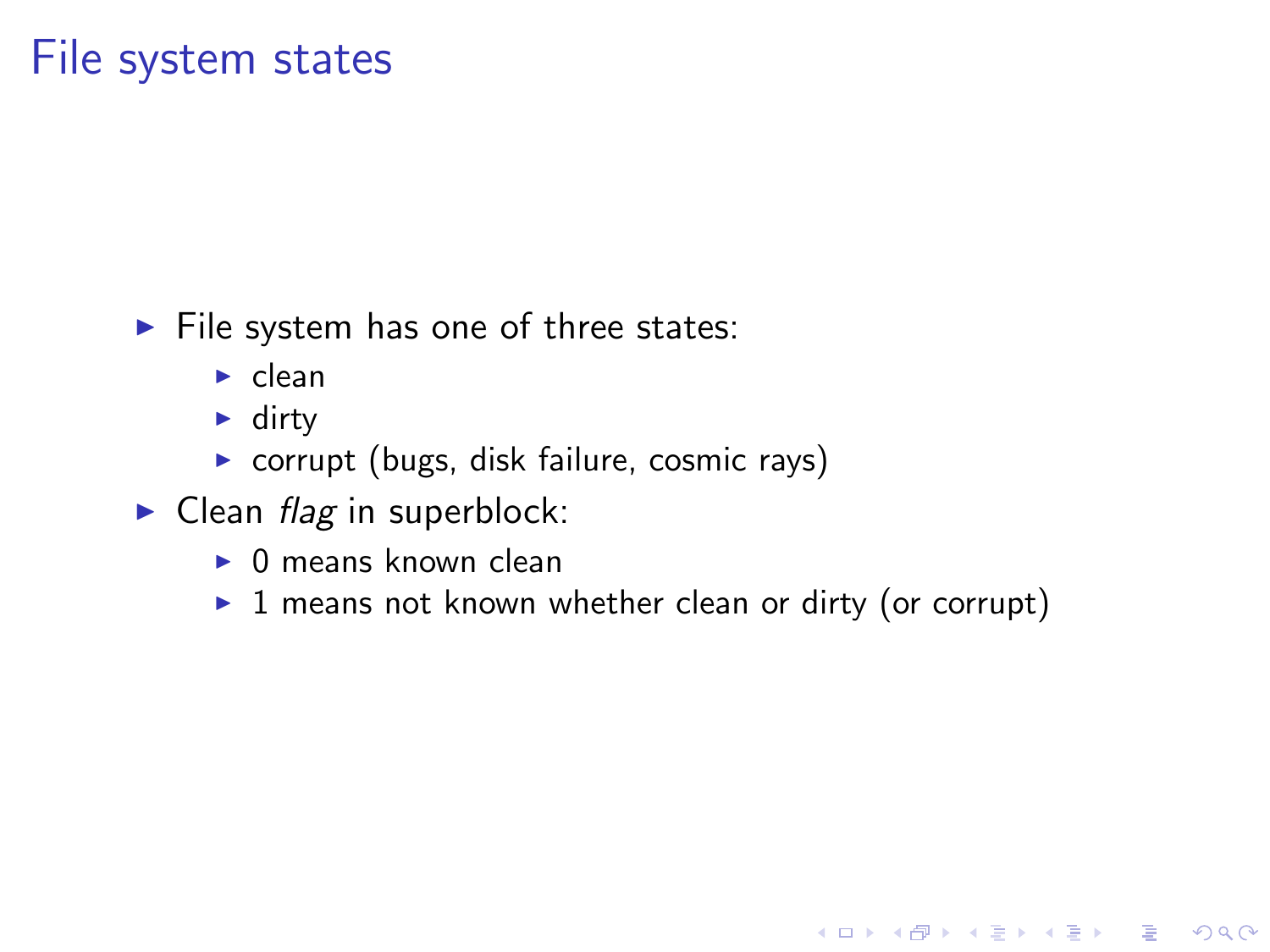#### File system states: fsck

- $\blacktriangleright$  Traditional: file system operations write metadata synchronously
- $\blacktriangleright$  Inode updates, directory entry updates
- $\blacktriangleright$  Every step preserves consistent state but not necessarily clean state.
- $\triangleright$  On boot:
	- If marked clean, just mount.
	- $\triangleright$  Otherwise, fsck -p globally analyzes file system to undo partially completed operations.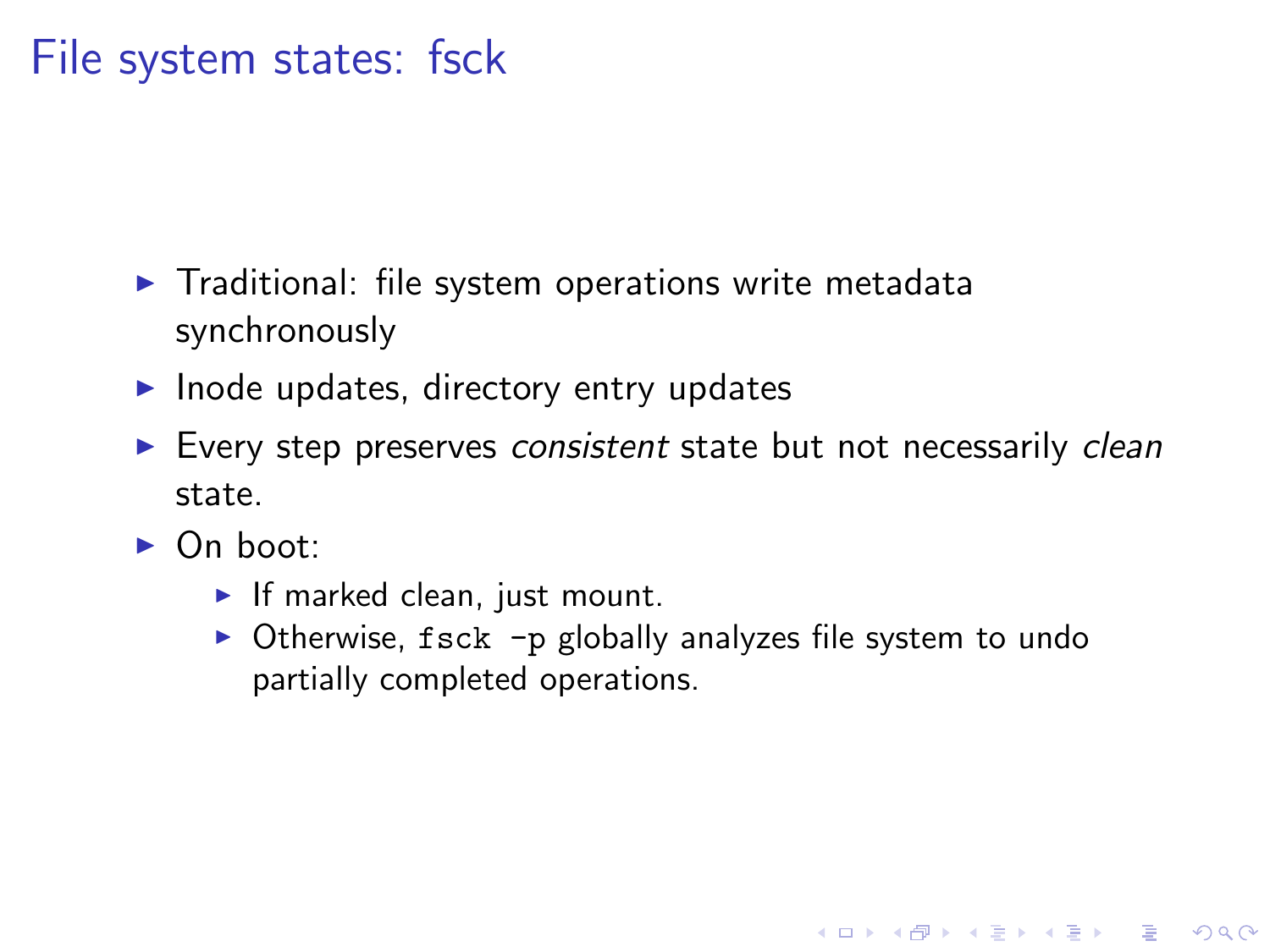#### File system states: fsck example

Inode block allocation  $-$  need space to append to file:

- $\blacktriangleright$  Find block in free list.
- $\blacktriangleright$  Mark block allocated.
- $\blacktriangleright$  Assign block to inode.
- If crash after block allocated, before block assigned:

- $\triangleright$  fsck -p scans all inodes
- $\blacktriangleright$  finds all assigned blocks
- $\triangleright$  frees unassigned but allocated blocks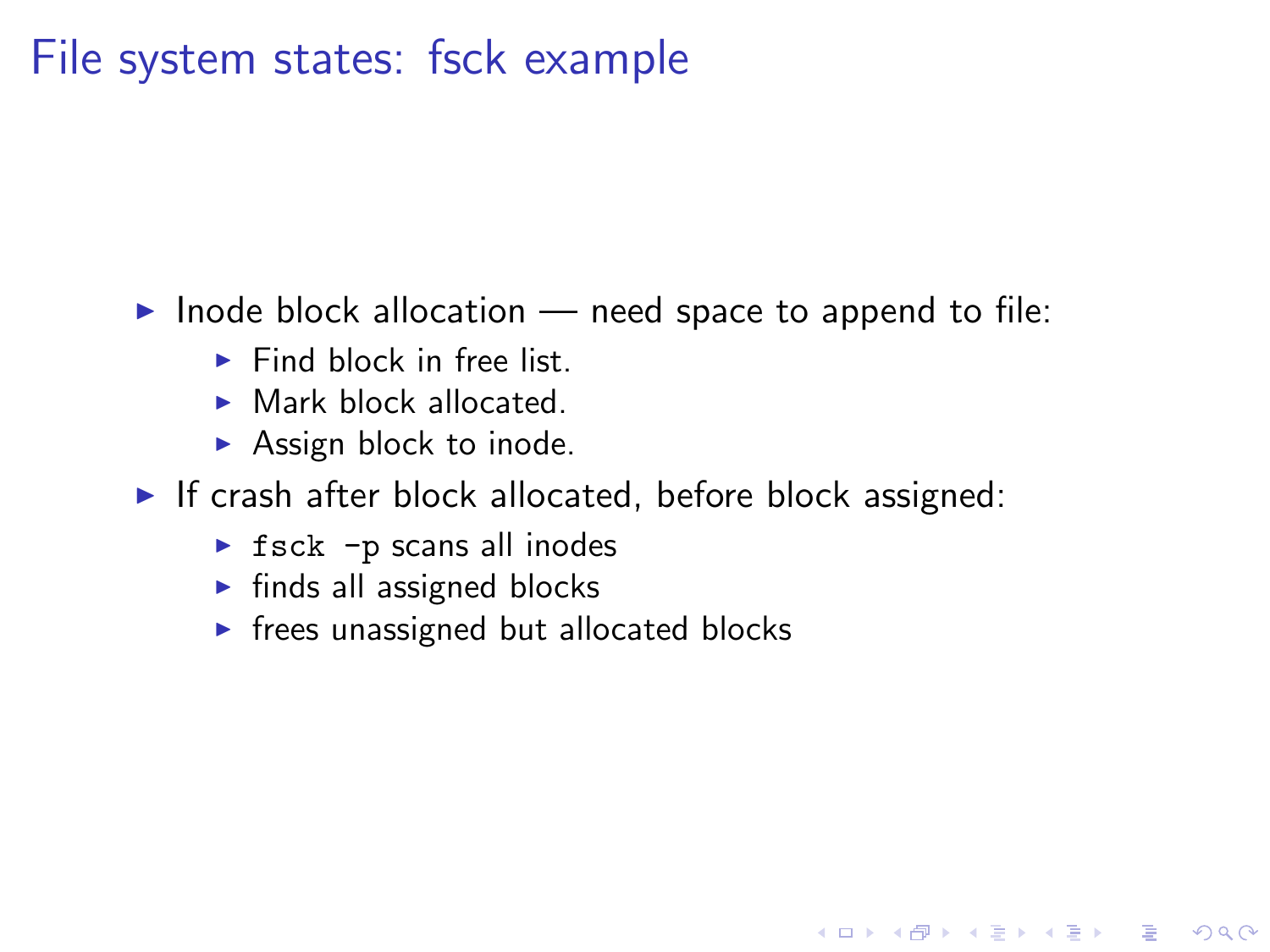File system states: fsck to fix corruption

 $\triangleright$  fsck (without -p) also tries to fix corrupted file systems  $\blacktriangleright$  (Doesn't always work)

KO KKOK KEK KEK LE I KORO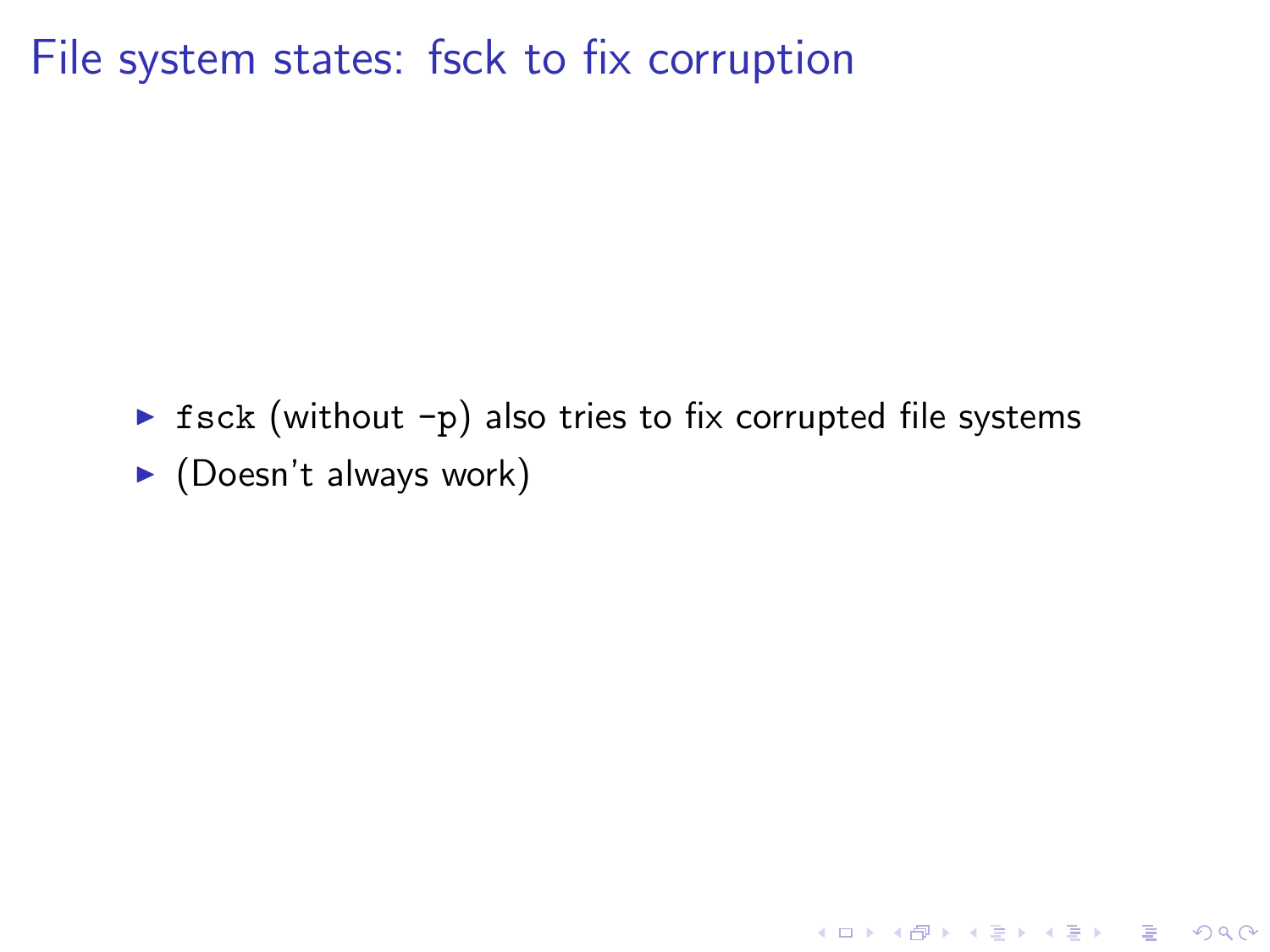# Logging

 $\blacktriangleright$  Physical block logging:

- $\triangleright$  Write blocks serially to write-ahead log
- $\blacktriangleright$  (not synchronously)
- $\triangleright$  After committed to log, write to disk
- $\triangleright$  After committed to disk, free space in log
- $\triangleright$  After crash, replay all committed writes in log
- $\triangleright$  Faster to recover from crash (but not corruption): replay log is quick scan, not global analysis

**KORK ERKER ADE YOUR** 

 $\blacktriangleright$  ... but isn't usually quite enough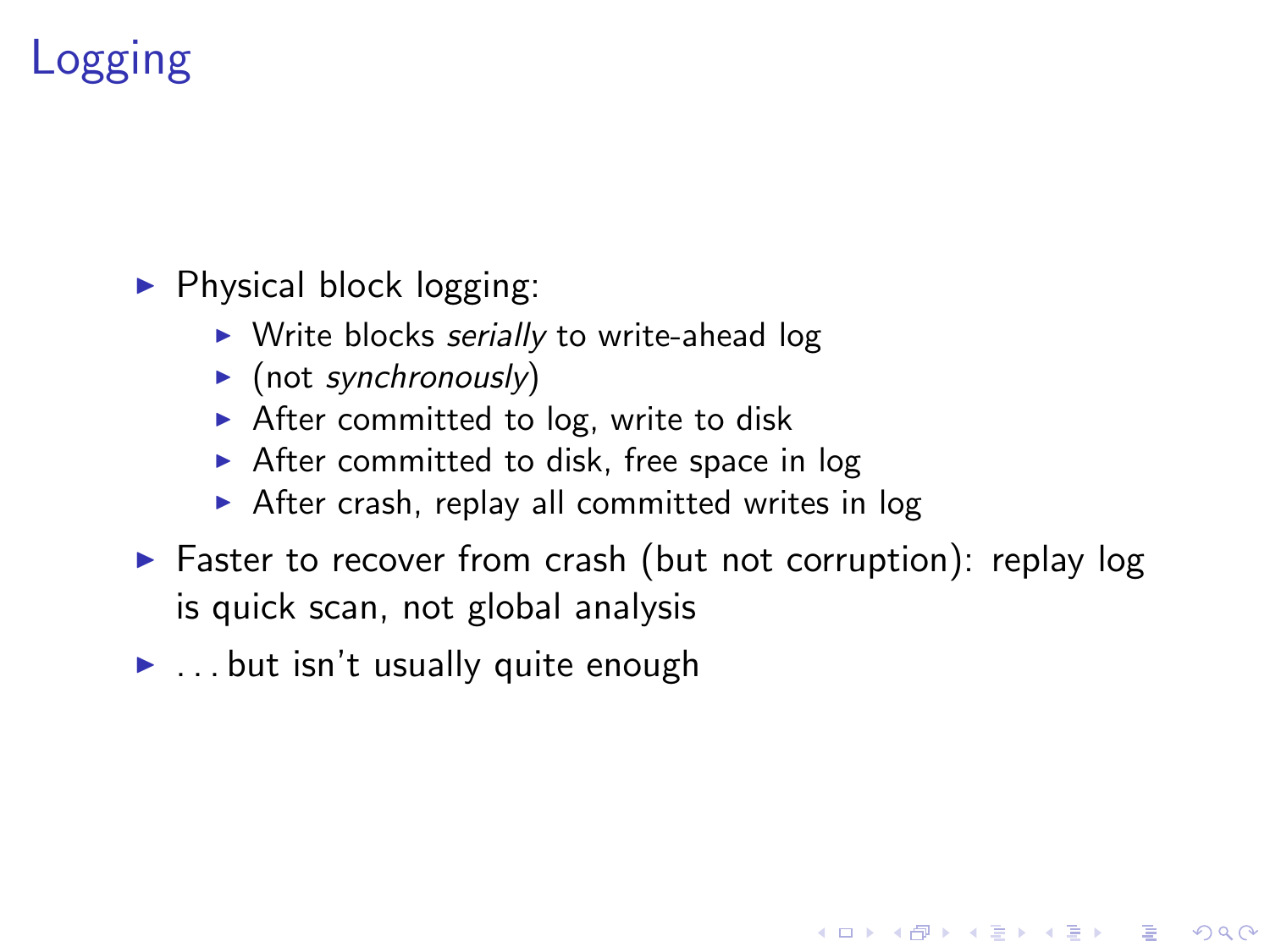# Logging

- $\blacktriangleright$  Logical block logging:
	- $\triangleright$  Write logical operations serially to write-ahead log
	- $\triangleright$  After committed to log, perform operations on disk
	- $\triangleright$  After committed to disk, free space in log
	- $\triangleright$  After crash, replay all committed operations in log

- $\blacktriangleright$  More complex to implement
- $\triangleright$  But usually necessary at least a little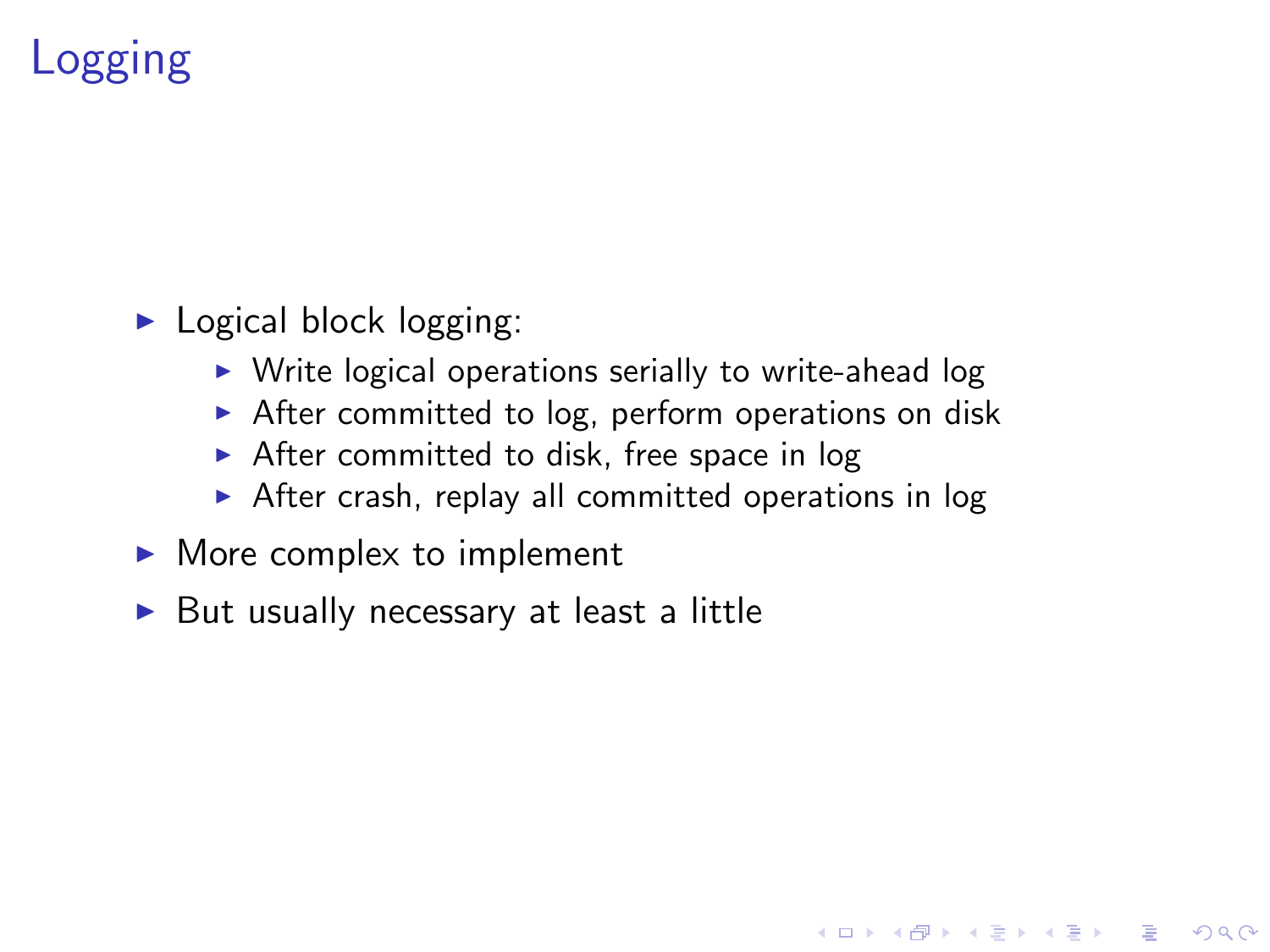## Physical vs logical

 $\triangleright$  NetBSD FFS WAPBL, write-ahead physical block logging

K ロ ▶ K @ ▶ K 할 > K 할 > 1 할 > 1 이익어

 $\triangleright$  Actually, composite of physical and logical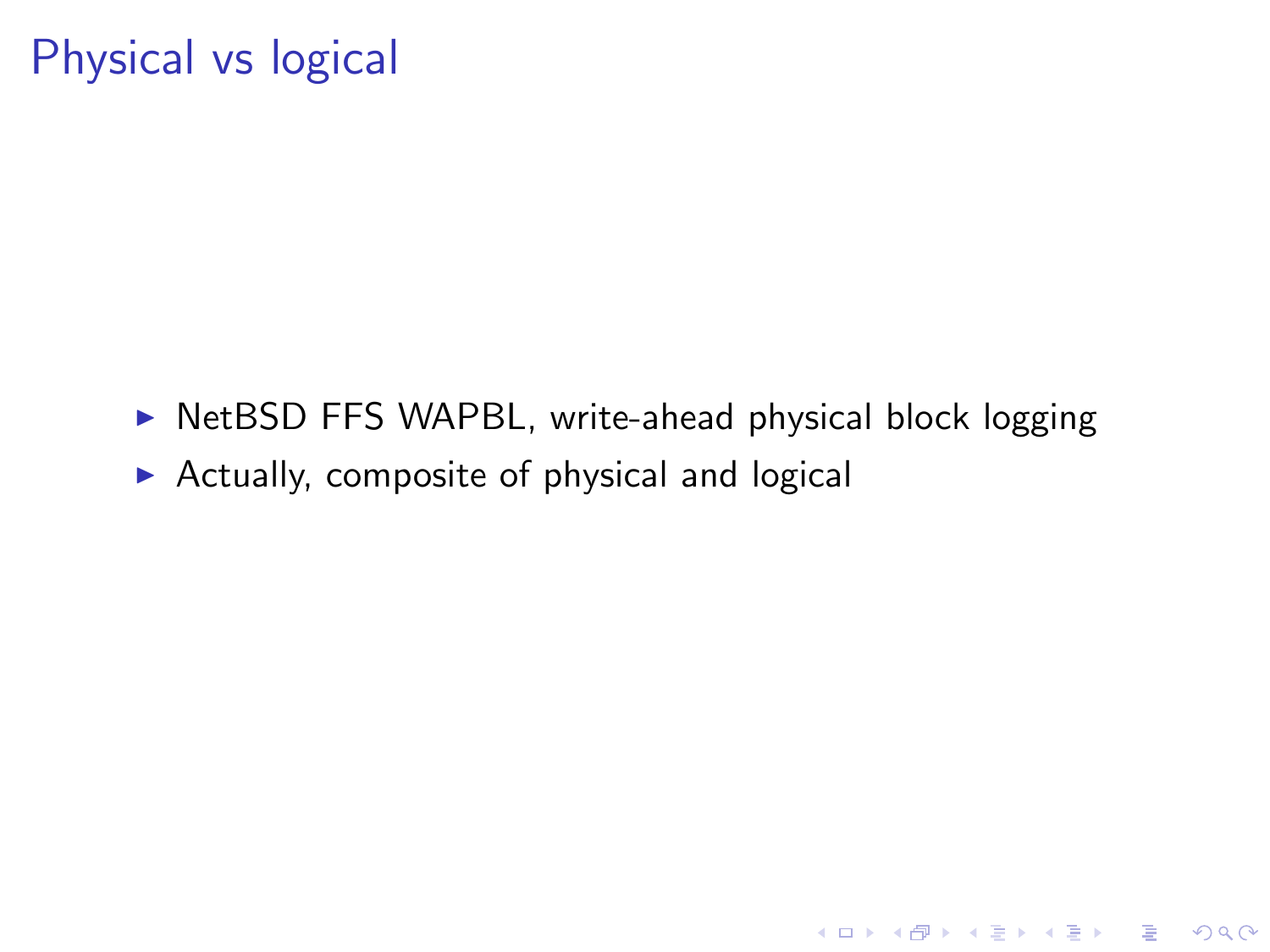#### Physical vs logical: block deallocation

- $\triangleright$  Deallocate blocks from file, e.g. on rm
- $\blacktriangleright$  Reuse blocks immediately? No!
- $\triangleright$  Reallocated block write might happen before log write!
- $\blacktriangleright$  Logical log entry: deallocate block
- $\triangleright$  Physical log entry: change inode to not point at block
- $\triangleright$  When physical log committed, then commit logical log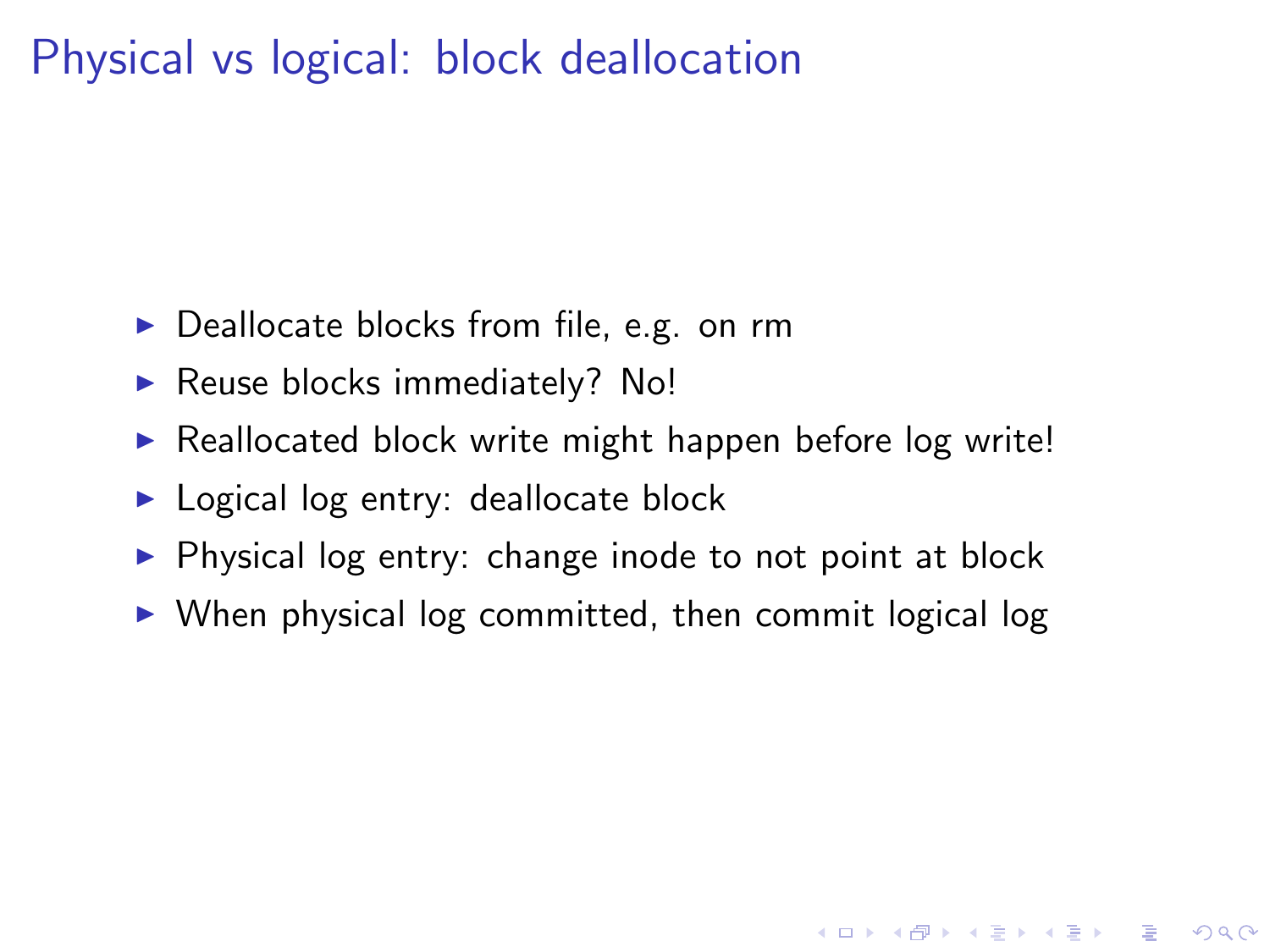## Reliability assumptions

 $\blacktriangleright$  Atomic disk sector writes

K ロ ▶ K @ ▶ K 할 ▶ K 할 ▶ | 할 | © 9 Q @

- $\blacktriangleright$  Disk write ordering
- $\blacktriangleright$  Disk write cache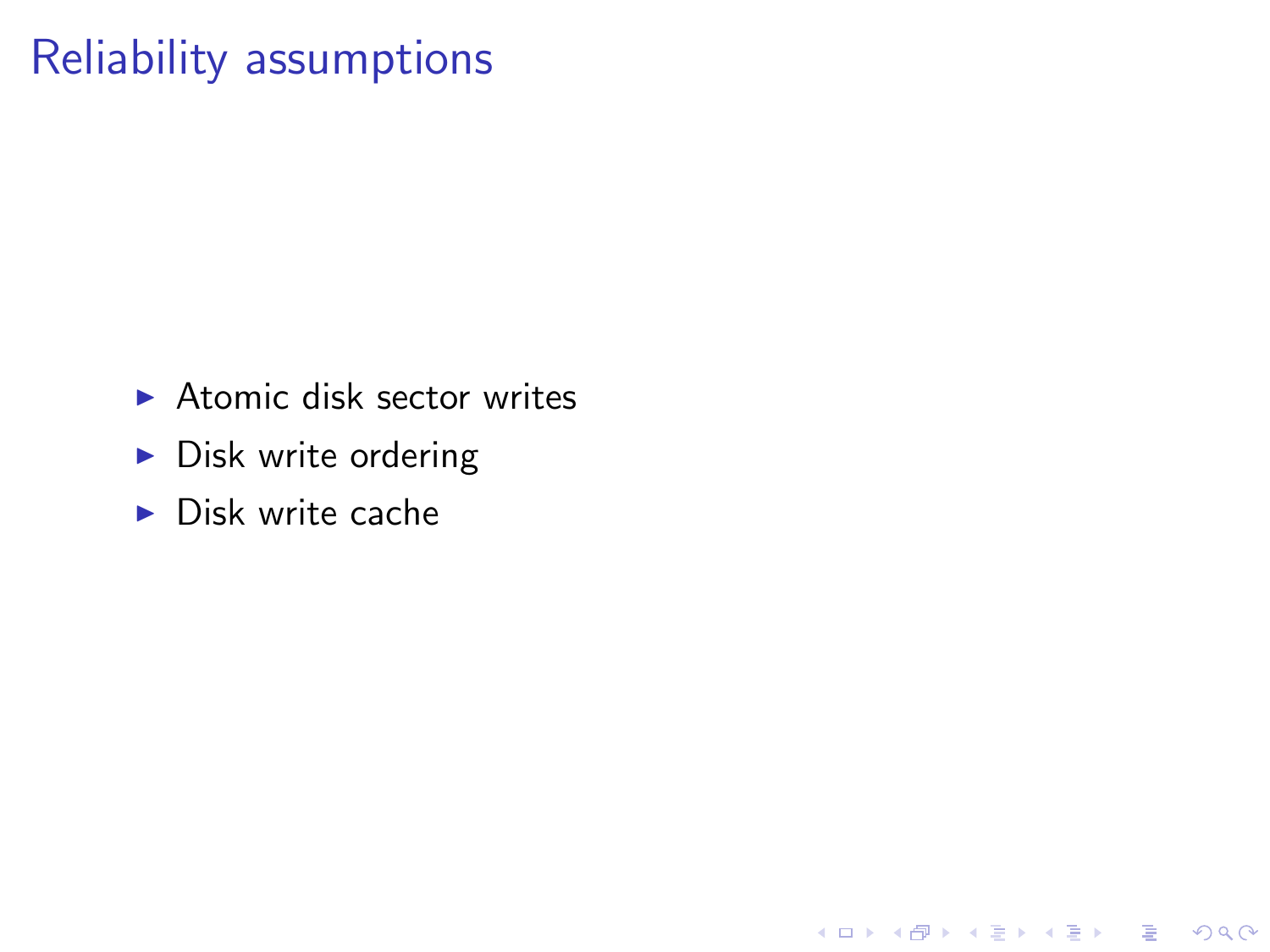## Disk encryption

- $\triangleright$  Threat model: attacker reads (possibly several) snapshots of disk (e.g., airport security)
- $\triangleright$  (Why several? Reallocated disk sectors, especially in SSDs.)

- $\blacktriangleright$  1–1 plaintext/ciphertext disk sector mapping
	- $\triangleright$  512 bytes of plaintext  $\rightarrow$  512 bytes of ciphertext
- $\triangleright$  No defence against malicious modification of disk!
- $\blacktriangleright$  Easy to preserve atomicity of disk sector writes, write ordering, &c.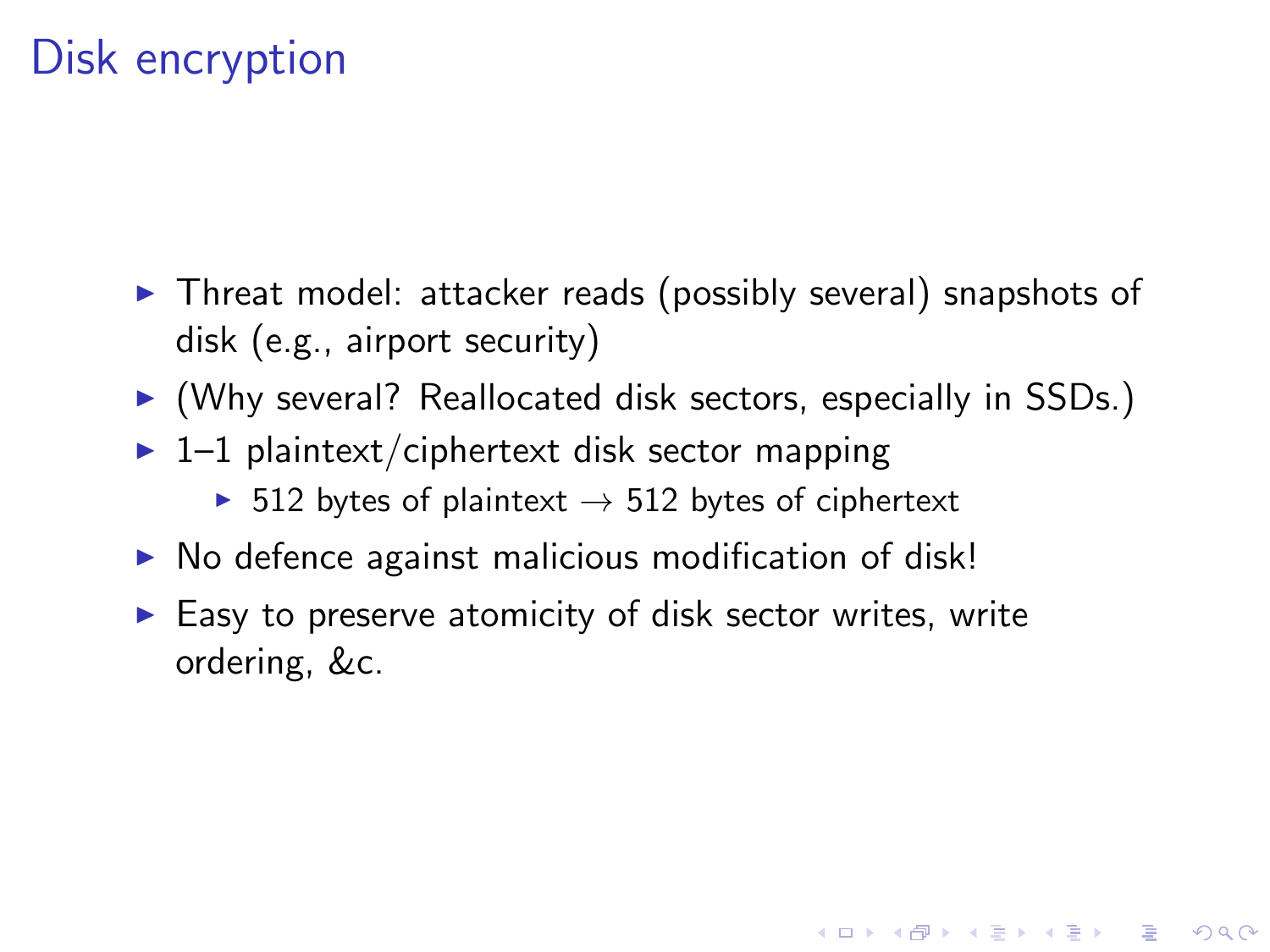#### Disk authentication

- $\triangleright$  Threat model: attacker can write malicious data to disk
- $\blacktriangleright$  Expand each disk block with secret-key MAC?
- ▶ 512 bytes of user data  $\rightarrow$  528 bytes of disk sector?
	- $\triangleright$  Splits file system's idea of logical disk sector across two physical disk sectors

- **Atomicity? Nope!**
- 496 bytes of user data  $\rightarrow$  512 bytes of disk sector?
	- $\triangleright$  Not nice for file system!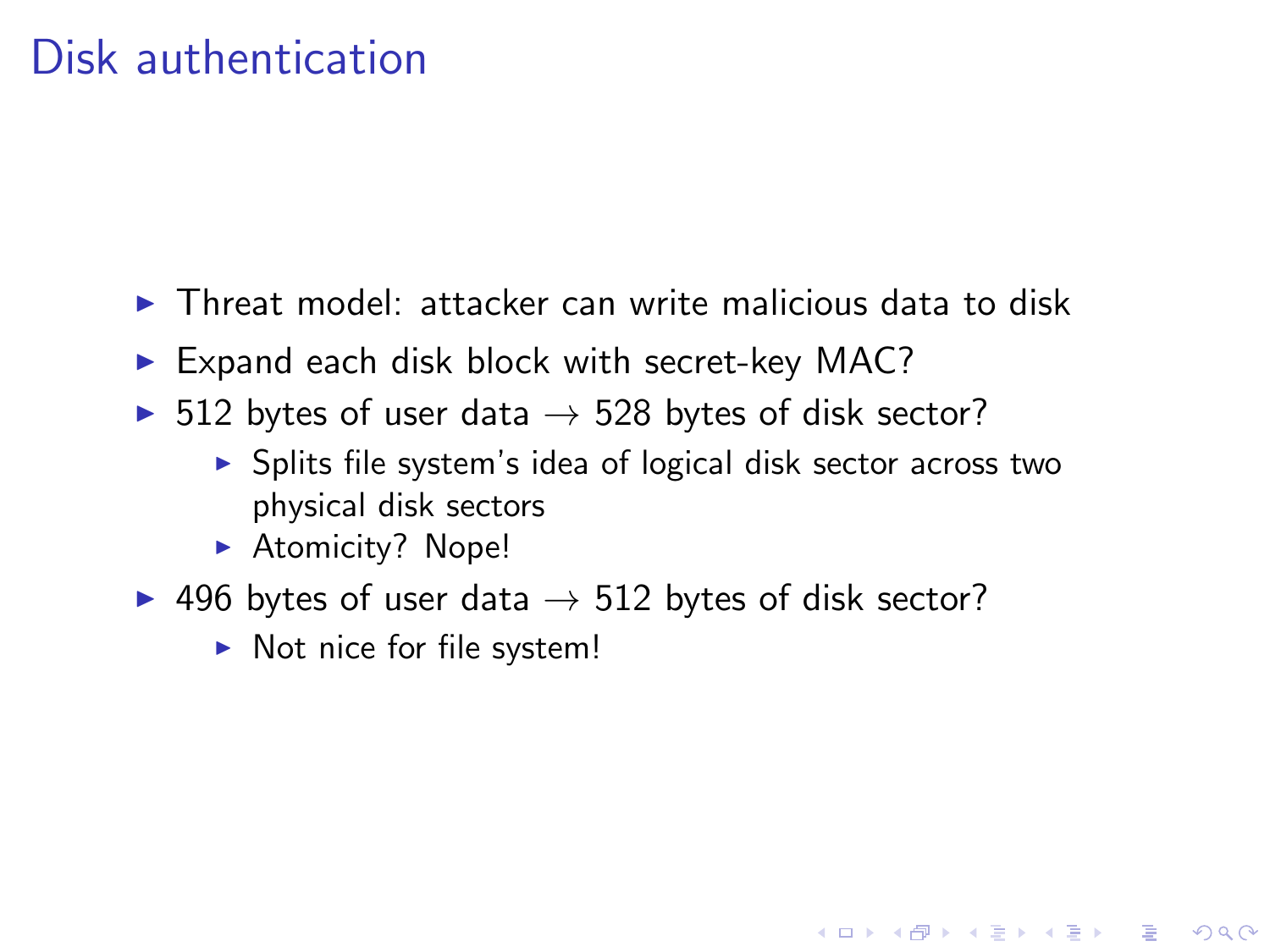#### File system authentication

 $\triangleright$  Rewrite tree of pointers-with-MAC all the way to the root?

 $\triangleright$  ZFS can do this; FFS, not so much.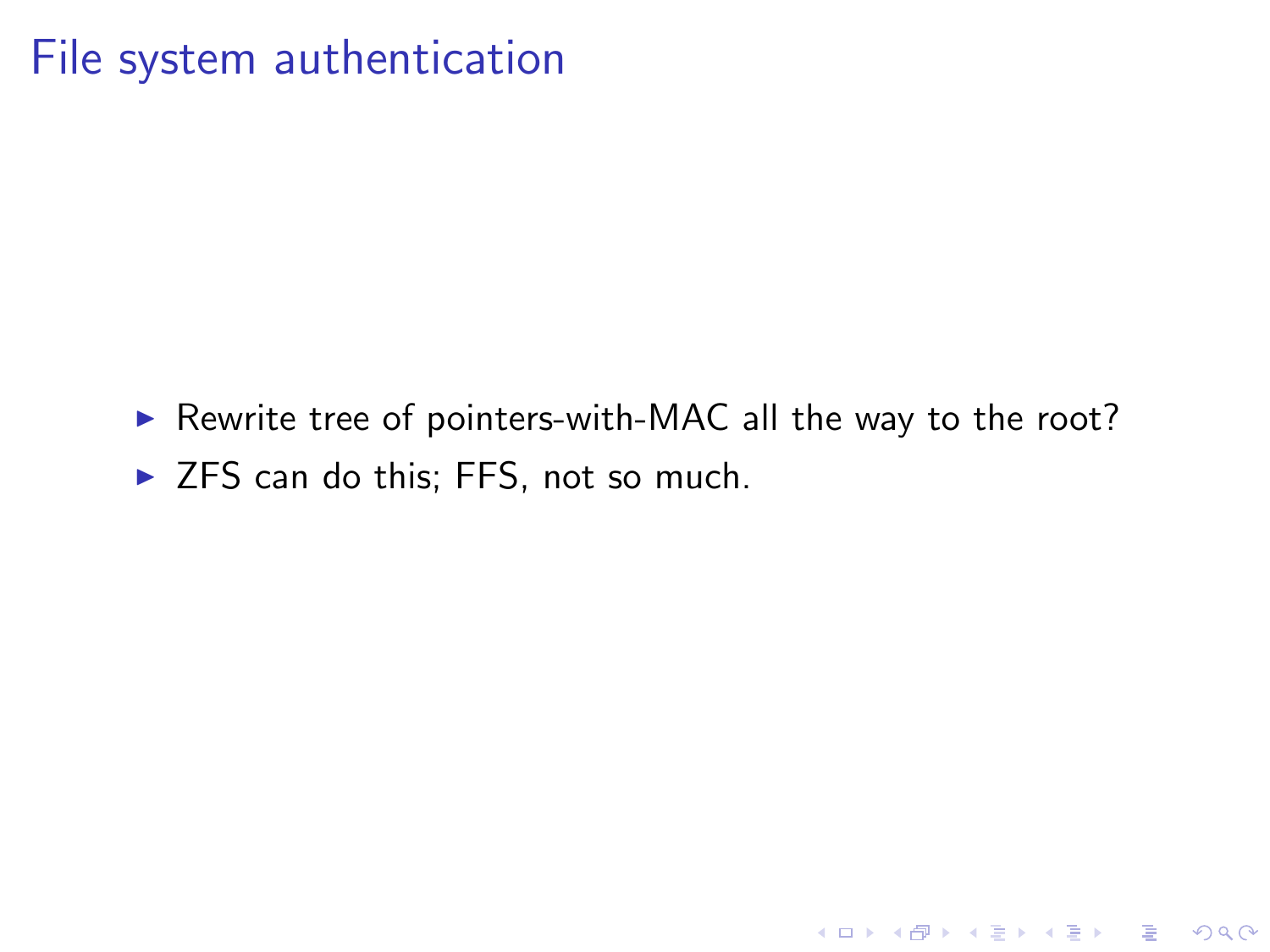## Data/metadata write ordering

- $\blacktriangleright$  Traditional FFS:
	- $\blacktriangleright$  Synchronous metadata writes
	- $\triangleright$  Asynchronous data writes (roughly)
- $\blacktriangleright$  Typical logging FFS:
	- $\blacktriangleright$  Serial metadata writes
	- $\blacktriangleright$  Asynchronous data writes
- $\triangleright$  No write ordering between data/metadata!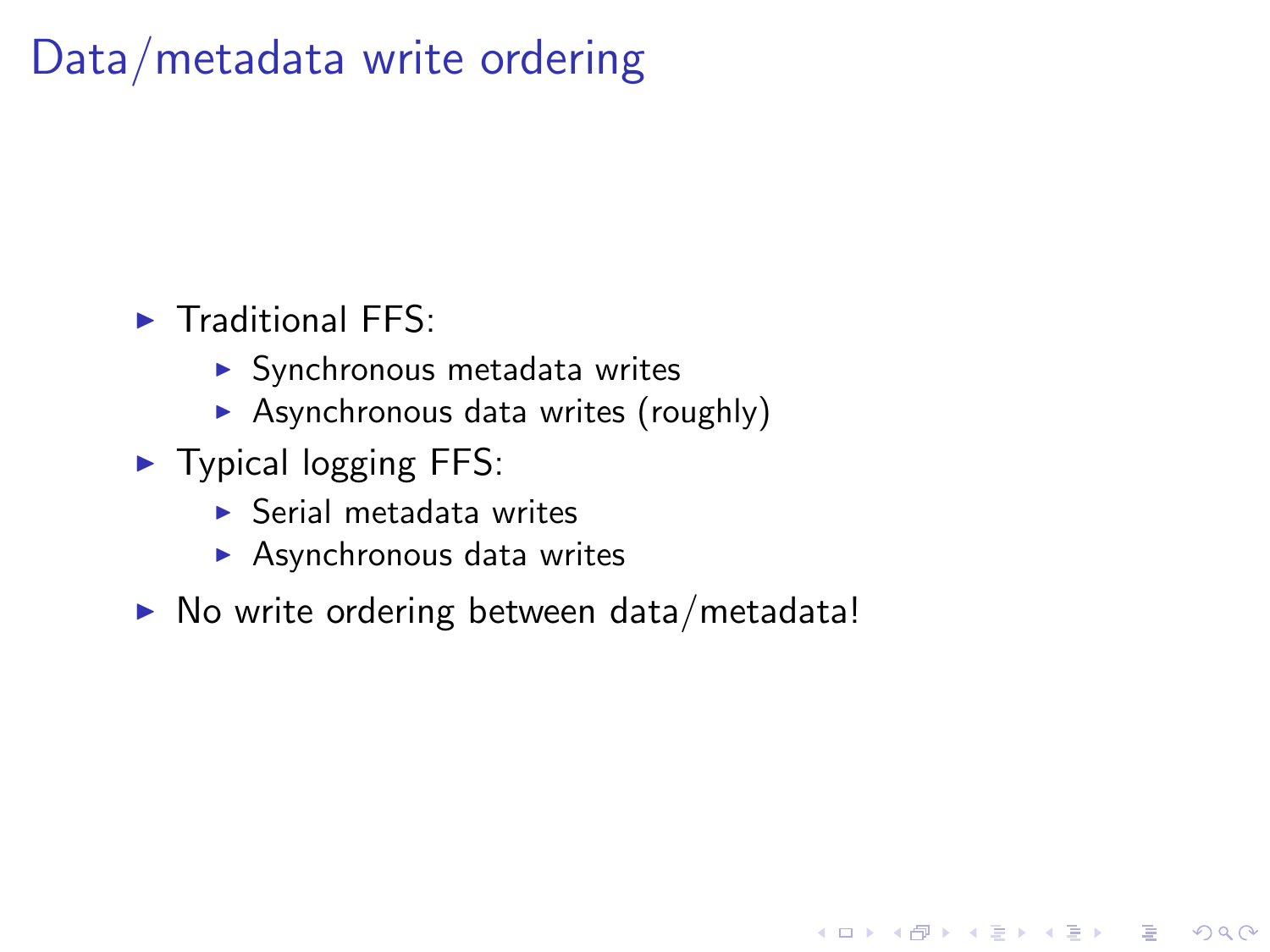#### Garbage data appended after write?

- $\blacktriangleright$  Allocate free block
- $\blacktriangleright$  Write data to block  $(A)$
- $\triangleright$  Write inode to point at new block, increase length  $(B)$

- $\triangleright$  What if B happens before A?
- $\triangleright$  What if crash between B and A?
- $\triangleright$  Now file has whatever data was in free block!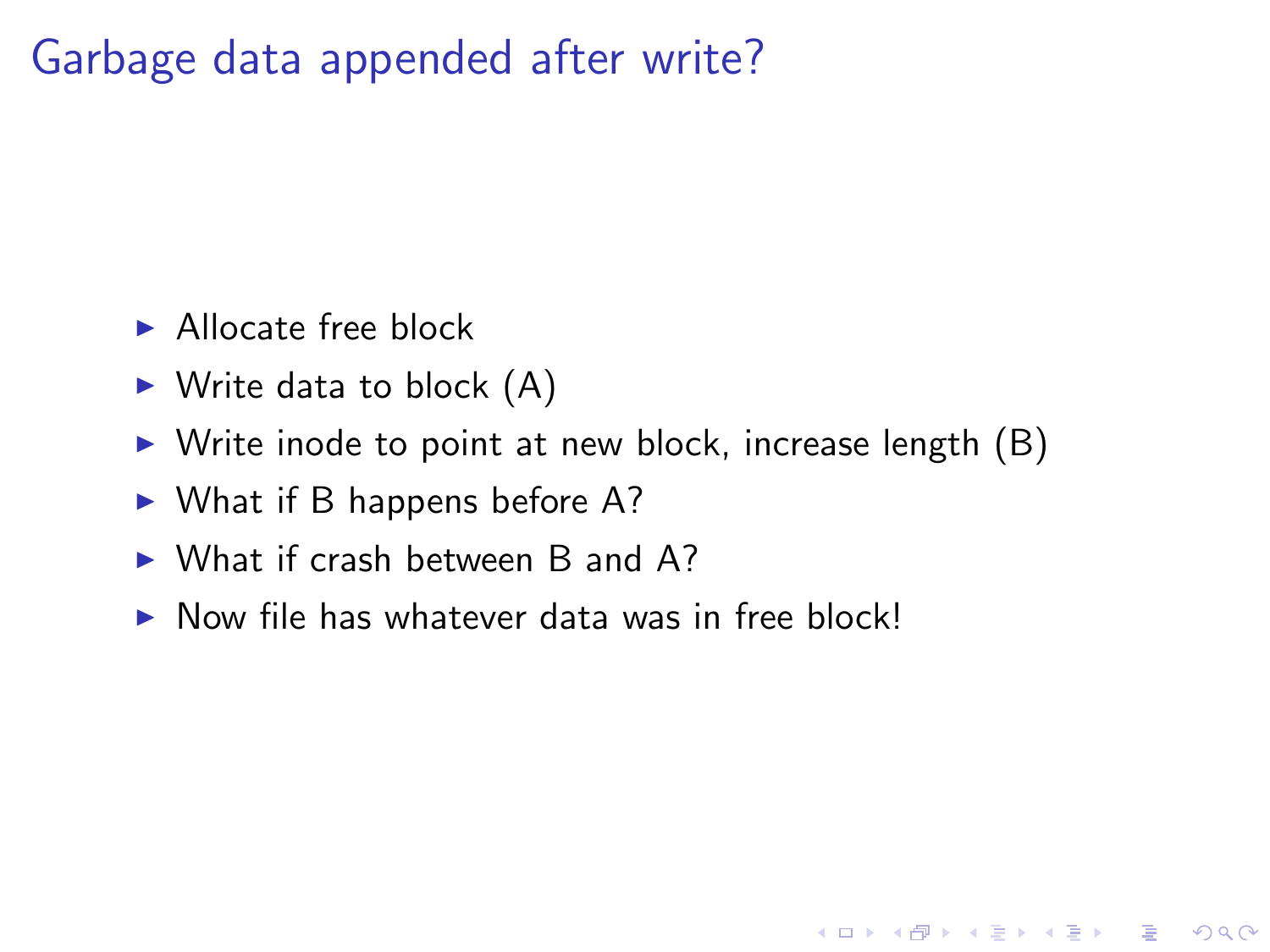## Performance and concurrency

 $\blacktriangleright$  Coarse-grained locking: easy, slow

K ロ ▶ K @ ▶ K 할 ▶ K 할 ▶ ... 할 → 9 Q @

 $\triangleright$  Want per-object locking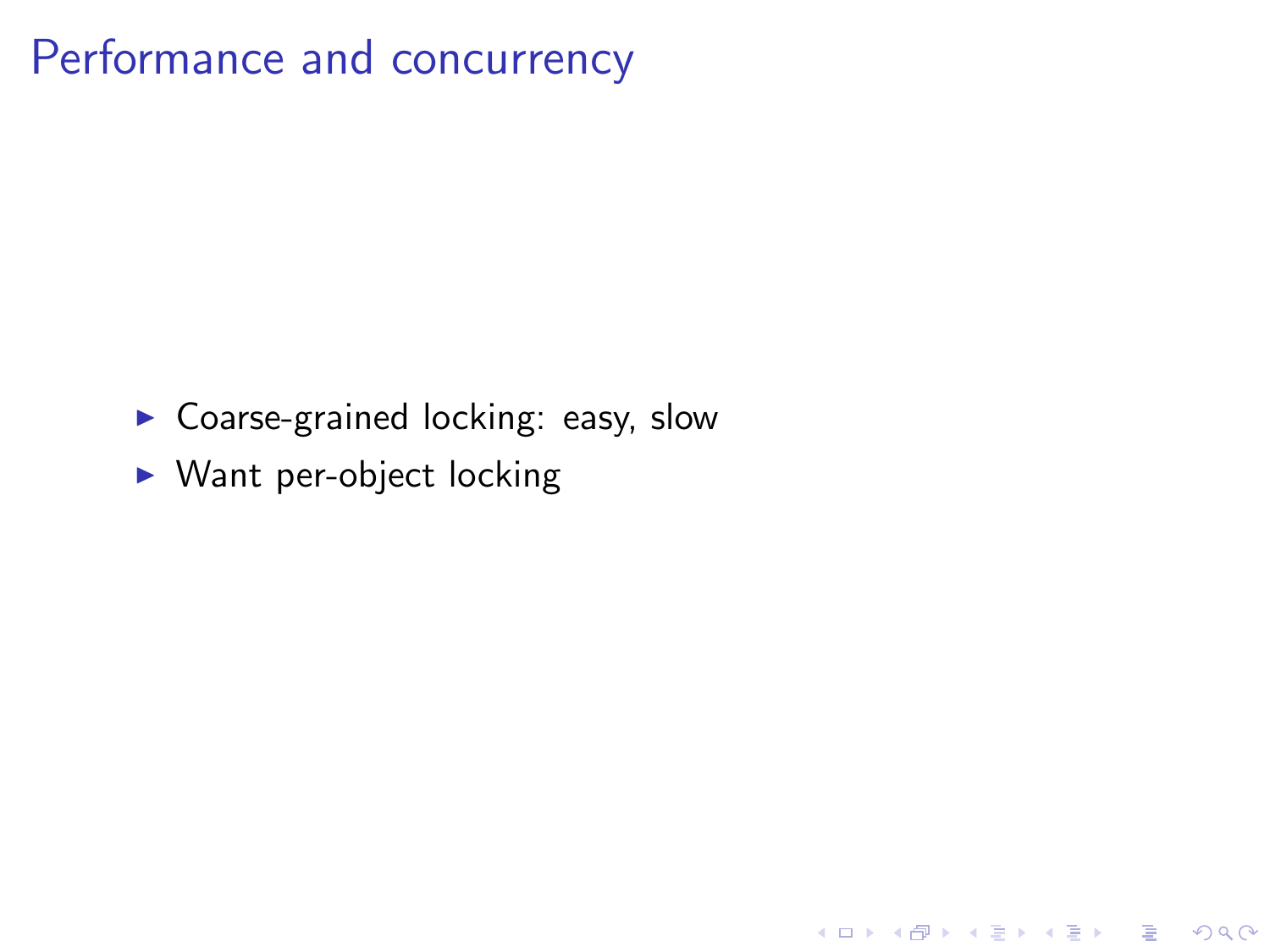#### Rename

- $\blacktriangleright$  Four different objects to lock!
- Any pair of them may be the same!

K ロ ▶ K @ ▶ K 할 ▶ K 할 ▶ | 할 | © 9 Q @

 $\blacktriangleright$  Need consistent lock order.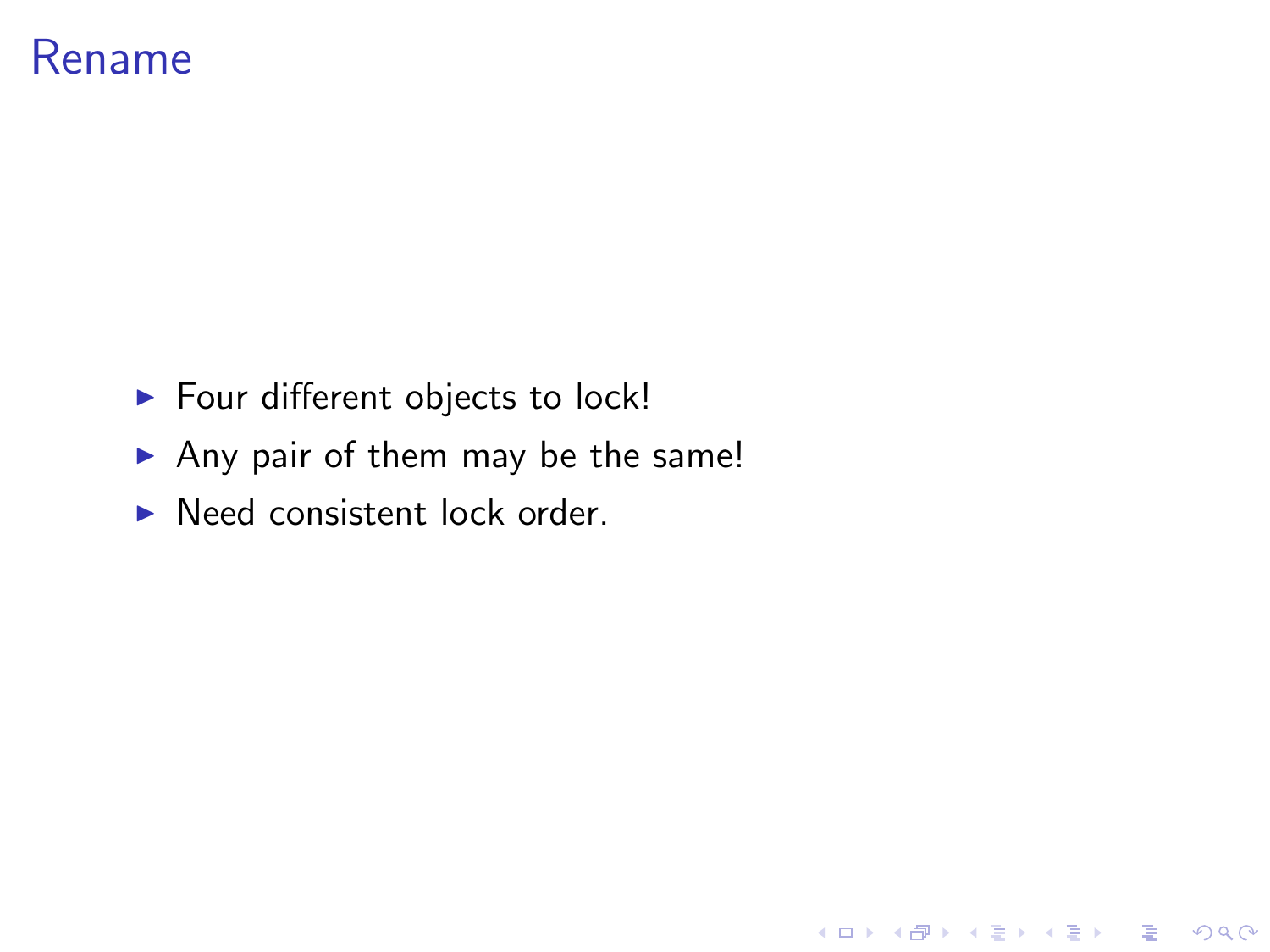Rename: orphaned directory trees

#### / /home /usr /var /home/foo

% mv /home /home/foo/bar

K ロ ▶ K @ ▶ K 할 ▶ K 할 ▶ | 할 | © 9 Q @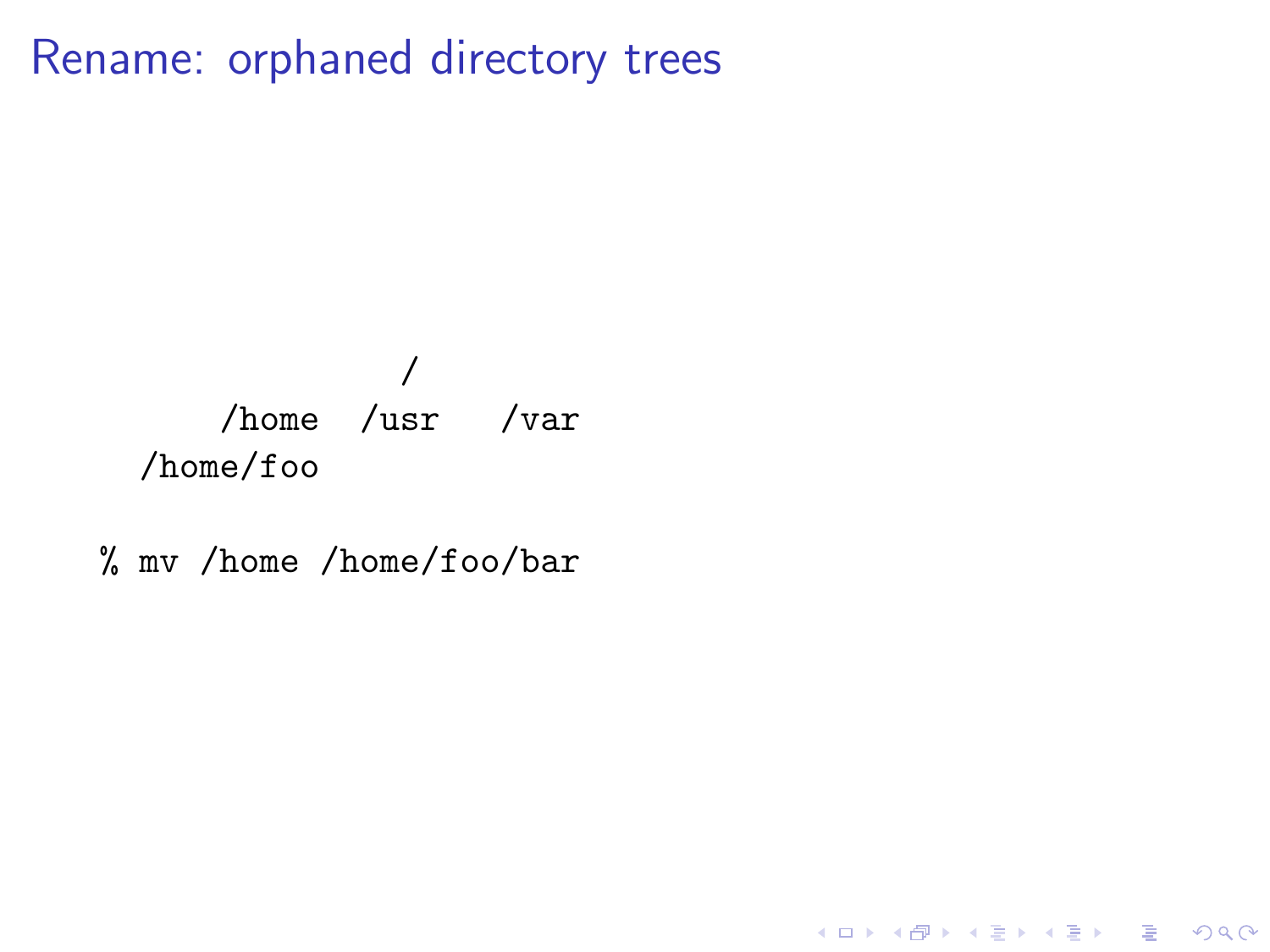#### Lock order?

- $\blacktriangleright$  Traditional in FFS: flail randomly?
- $\triangleright$  FreeBSD: wait/wound locks, without priorities  $-$  livelock!
- ▶ ZFS: complicated! (Ask me after. Also broken.)
- $\triangleright$  Linux and NetBSD: ancestor-first, one rename in flight, deadlock-free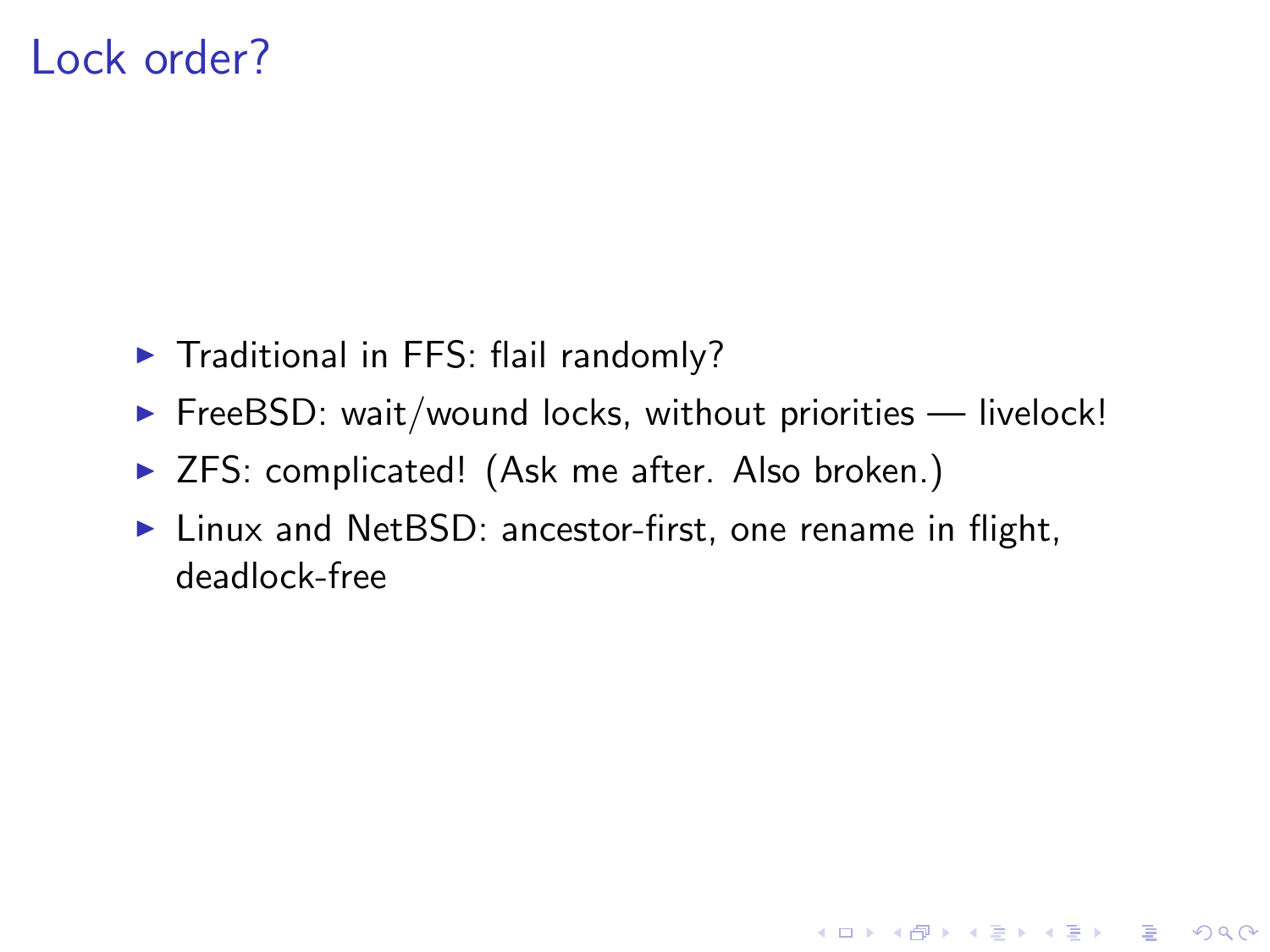## Suspend

 $\triangleright$  Need for taking snapshot (unless, e.g., log-structured)

- $\blacktriangleright$  Need for unmount
- $\blacktriangleright$  Prevent all operations:
	- $\blacktriangleright$  Block new operations.
	- $\triangleright$  Wait for existing ones to drain.
- $\blacktriangleright$  In NetBSD: called fstrans.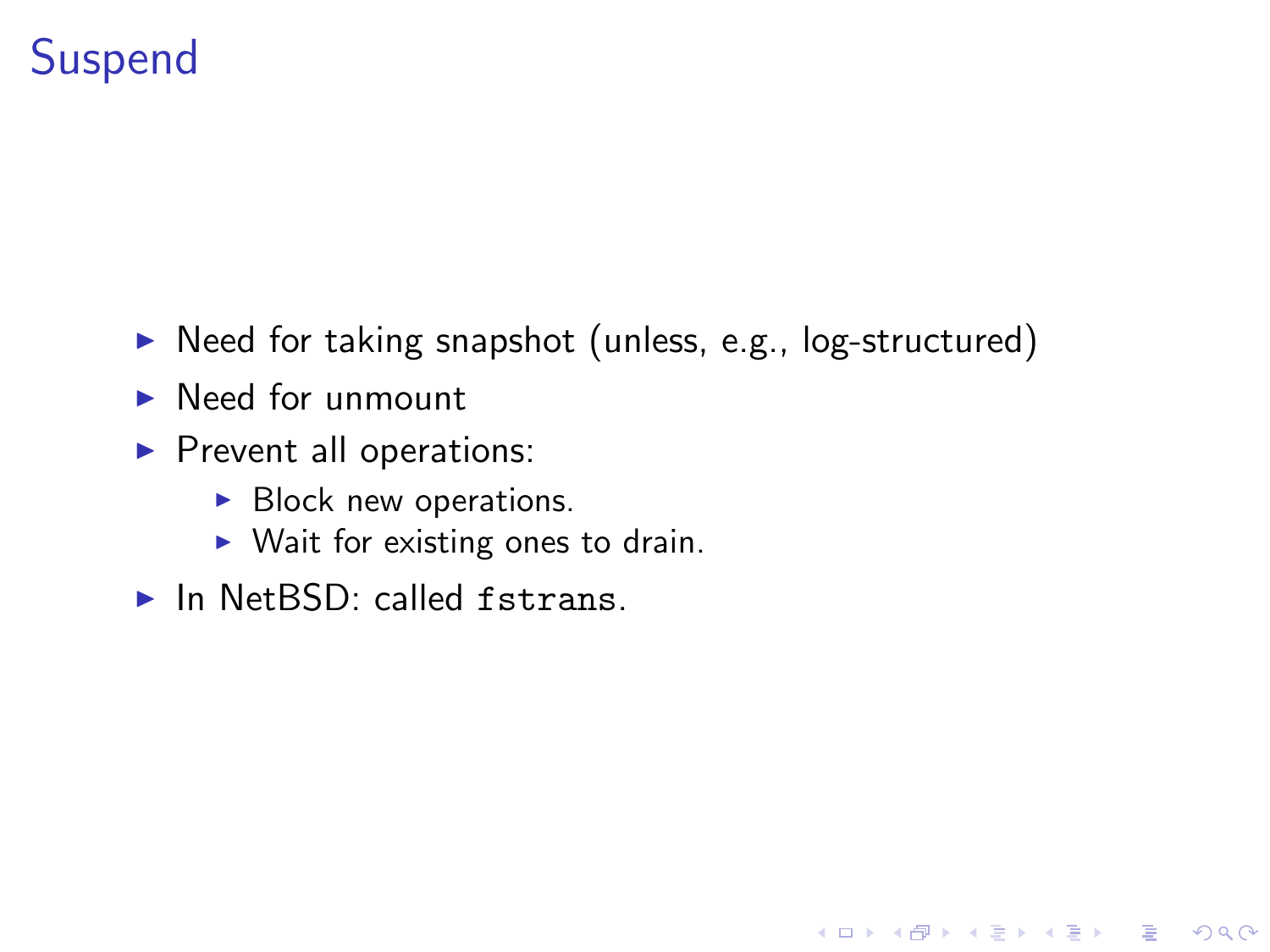#### Suspend: reader/writer lock?

- $\triangleright$  Can use recursive reader-writer lock: file system operations take read lock, suspend takes write lock
- $\triangleright$  Slow! Point of contention for every file system operation.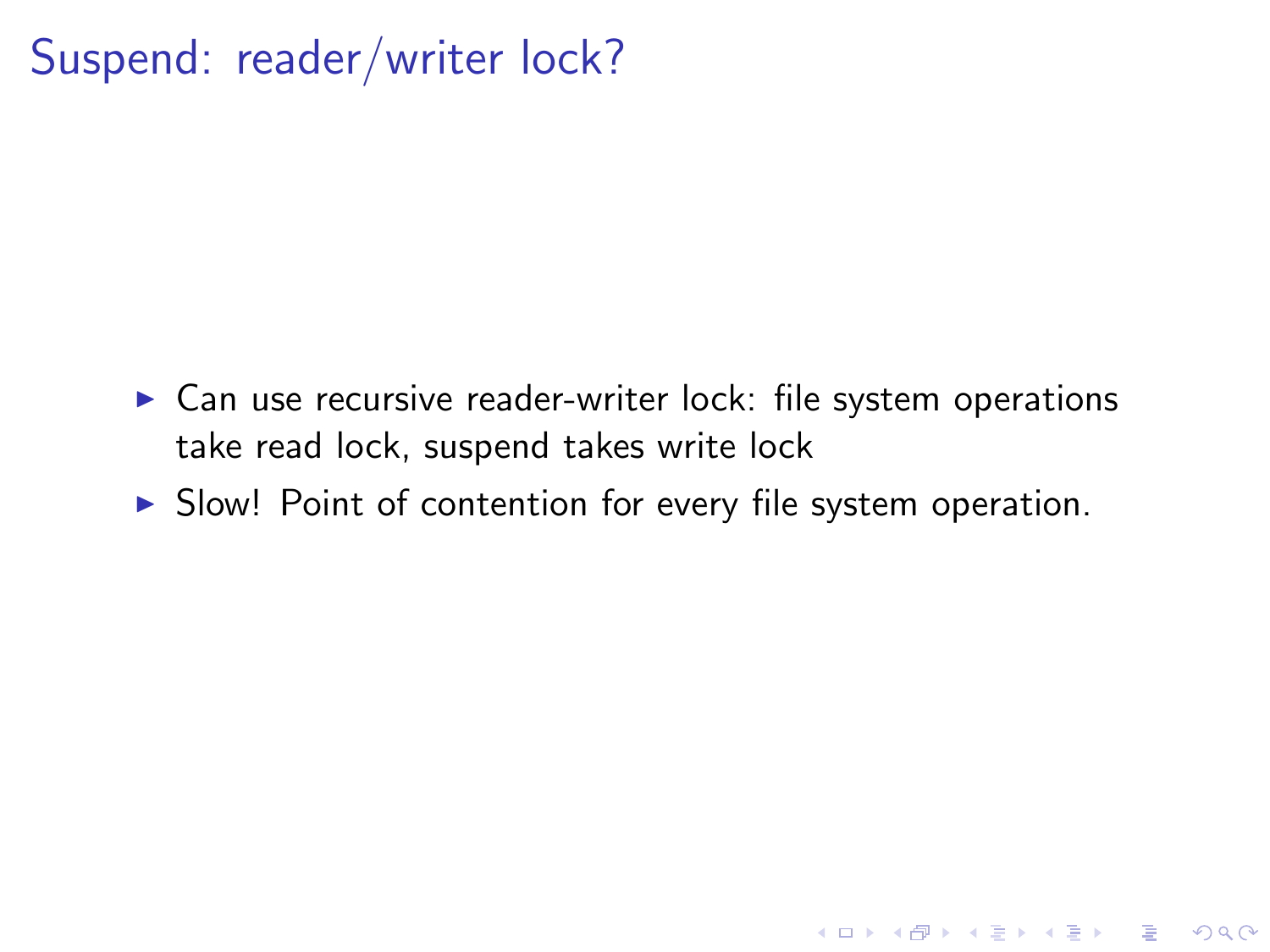#### Suspend: pserialized reader/writer lock

- $\triangleright$  Better: use passive serialization.
- $\triangleright$  Reader creates per-thread structure, touches no global state, unless suspend in progress
- $\triangleright$  Writer: marks suspend in progress, waits for all per-thread structures to drain

K ロ ▶ K @ ▶ K 할 > K 할 > 1 할 > 1 이익어